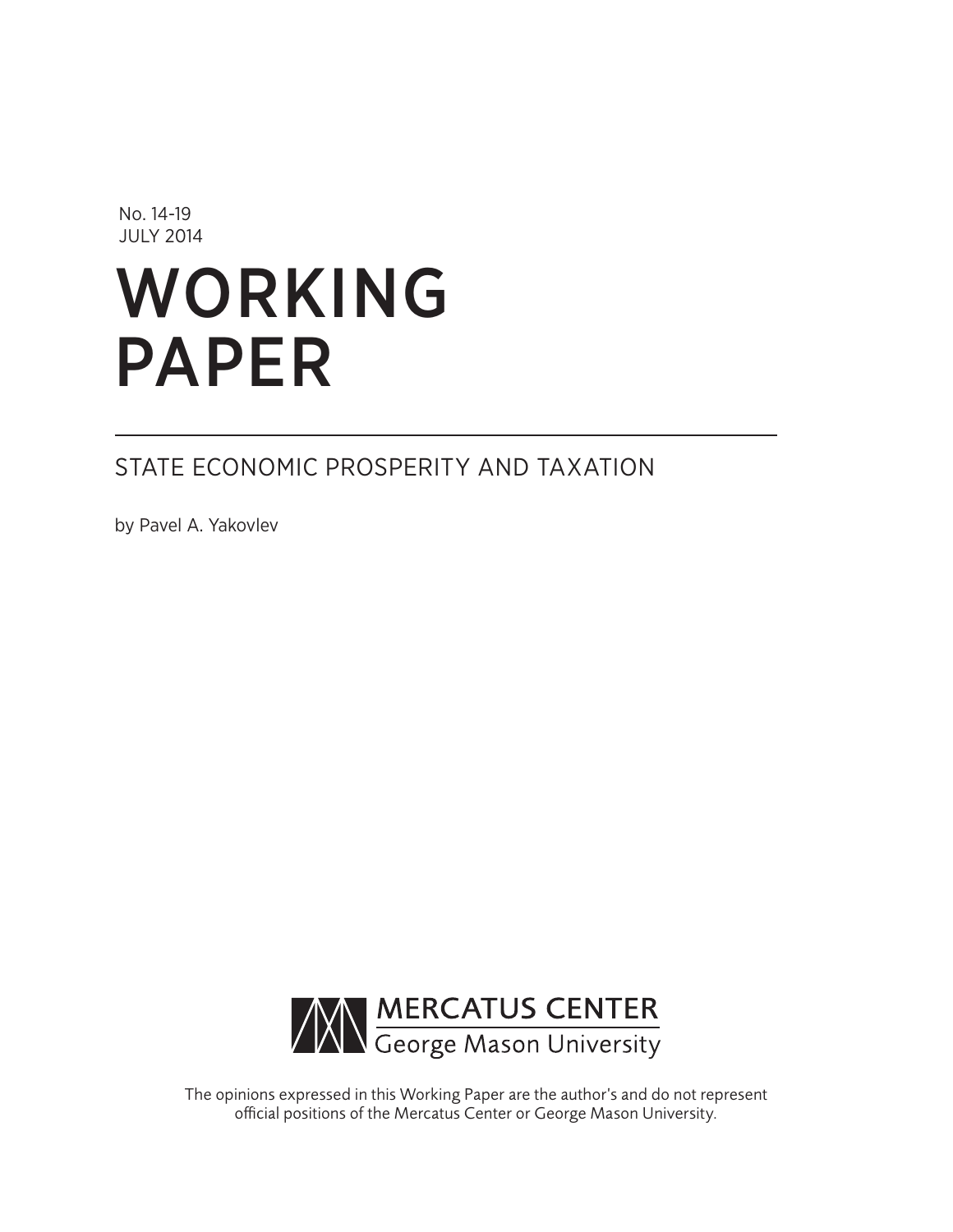## **About the Author**

Pavel A. Yakovlev Associate Professor, Department of Economics Duquesne University [yakovlevp@duq.edu](mailto:yakovlevp@duq.edu)

## **Abstract**

This study investigates the relationship between various measures of economic performance and taxation in a longitudinal panel of American states. The study detects a pattern in how the effective average tax rate, the personal income tax, and personal income tax progressivity relate to different measures of state economic performance, which include real gross state product per capita and its growth rate, growth in the number of firms, and net immigration rate. The analysis of multiple indicators reveals that higher state taxes are generally associated with lower economic performance, even after controlling for tax endogeneity.

*JEL* codes: H2, H3, O4

Keywords: state taxes, effective average tax rate, tax progressivity, gross state product, GSP, state economic performance, state economic growth, immigration rate, income per capita, personal income tax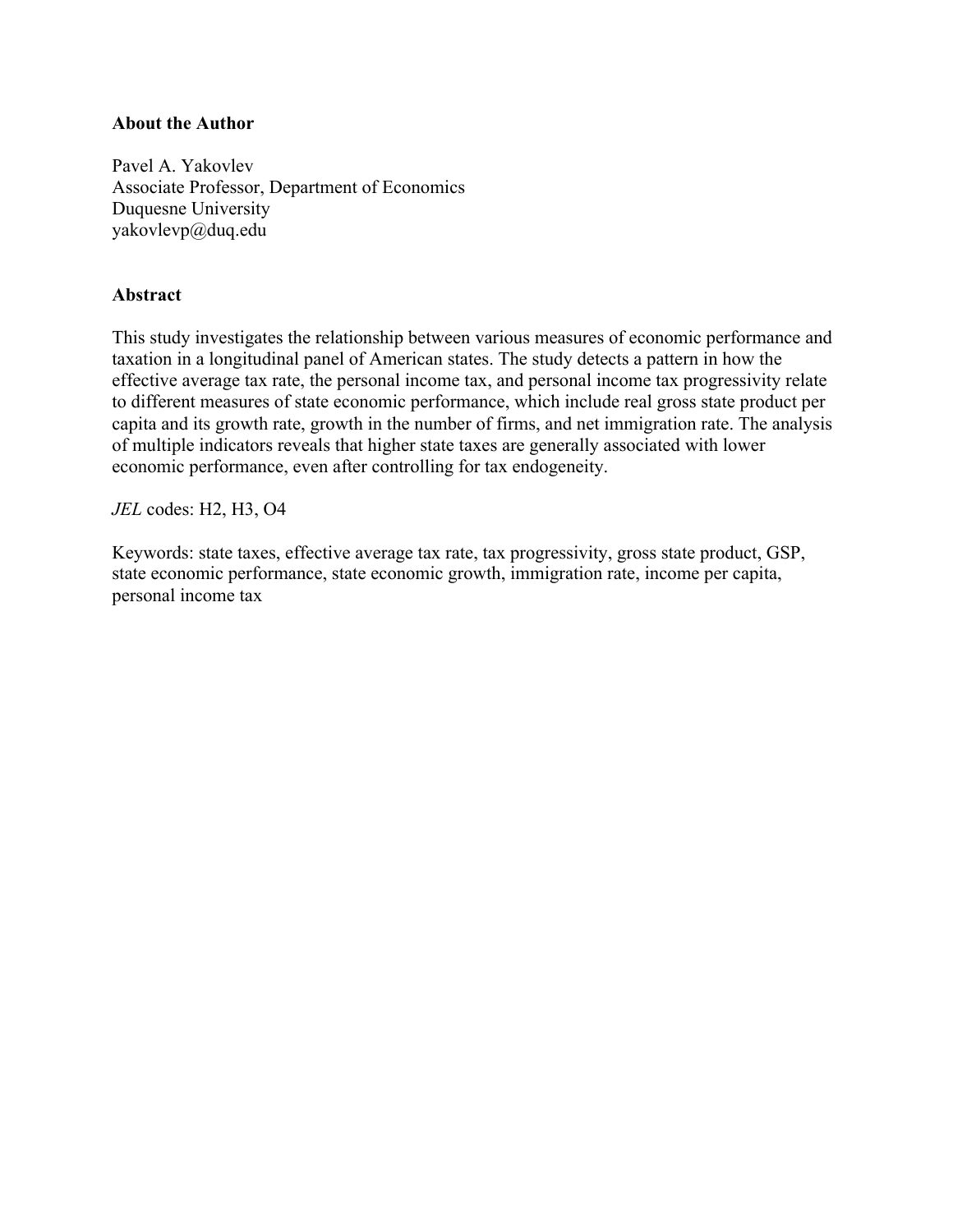## **State Economic Prosperity and Taxation**

Pavel A. Yakovlev

The causal relationship between economic growth and taxation has been difficult to ascertain empirically. Using a longitudinal panel of American states, this study attempts to identify broad empirical patterns in how the average tax rate, the personal income tax, and its progressivity relate to different measures of state economic performance. These measures include real gross state product (GSP) per capita and its growth rate, growth in the number of firms, and net immigration rate. Each measure has its strengths and weaknesses, but an analysis of multiple economic indicators can reveal whether taxes have a systematic effect on economic performance. This study also controls for the potential endogeneity of the tax variables, improving the odds of capturing a genuine causal relationship. The average tax rate is one of the key variables this study examines because it is a good approximation of the overall state tax burden. Personal income tax and its progressivity have also been added to the analysis.

The next section reviews the economic growth literature and presents my estimates on the effect of state taxes on income per capita and its growth rate. The two subsequent sections contain estimates of the effect of state taxes on the growth in the number of firms and on the net immigration rate, respectively. The last section summarizes my findings.

## **Gross State Product and Taxation**

Real gross domestic product (GDP) is the premier indicator of national economic prosperity and the standard of living. Not surprisingly, the growth in real GDP per capita is one of the most studied variables in the social sciences. Two models of economic growth have come to dominate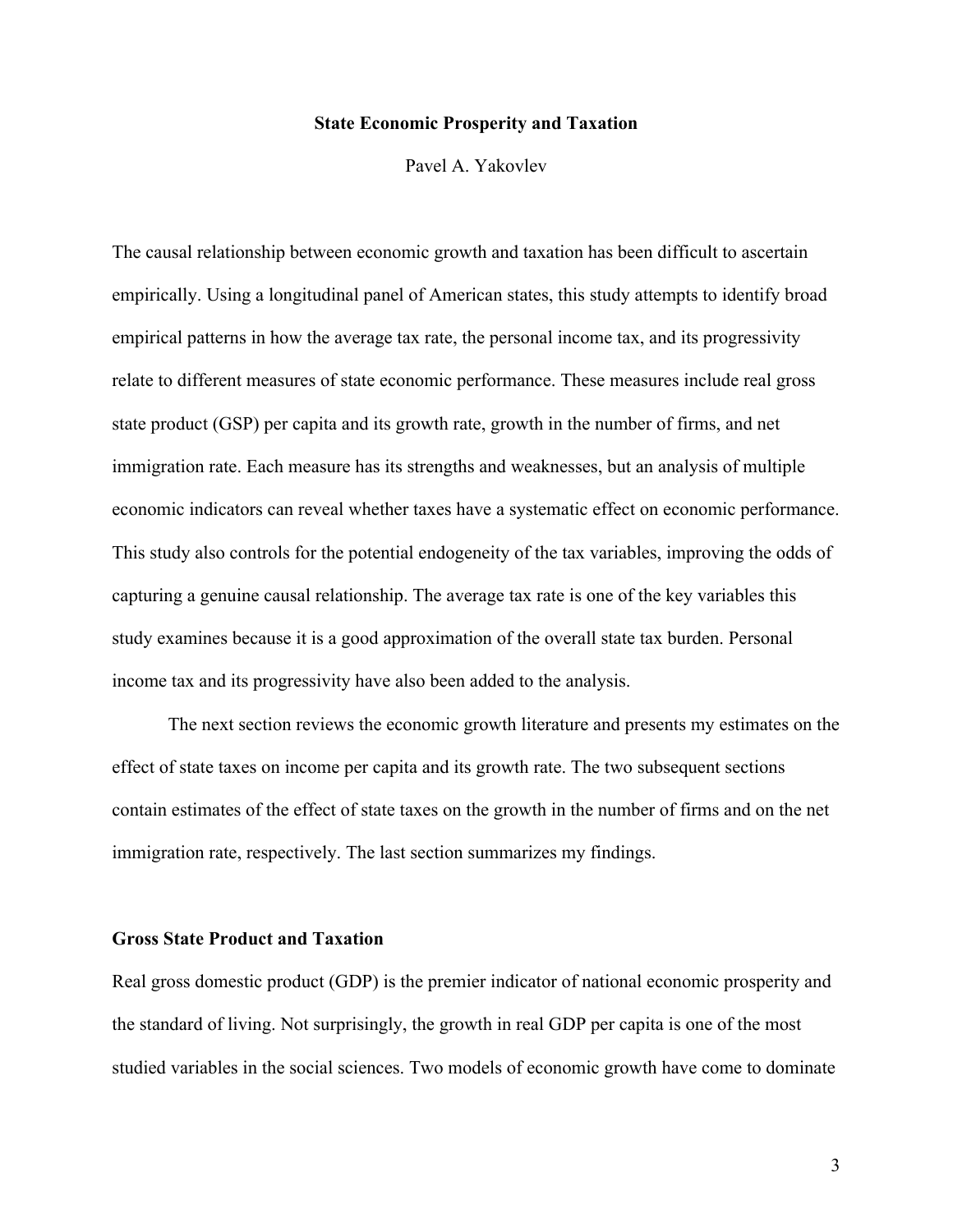the economics discipline: the neoclassical growth model developed by Solow (1956) and the endogenous growth model developed by Romer (1986, 1990) and Lucas (1988). The neoclassical growth model predicts income convergence, *ceteris paribus*, and views exogenous technological progress as the primary source of long-run economic growth. In contrast, the endogenous growth model does not guarantee income convergence. There are three main sources of economic growth in the endogenous model: new knowledge (Romer 1990, Grossman and Helpman 1991), innovation (Aghion and Howitt 1992), and public infrastructure spending (Barro 1990). In Barro's model in particular, taxes that fund productive government spending can have a positive effect on growth. Yet all these models have their supporters and detractors.

The empirical literature on economic growth has only added more controversy to this already contentious field. A cross-country analysis of economic growth produces different conclusions depending on the model specification, countries, and time periods used. <sup>1</sup> Studies of economic growth in the United States also yield mixed results.<sup>2</sup> Several attempts have been made to build a more "robust" empirical model in search of the "true" determinants of economic growth.<sup>3</sup> Reed (2009), for example, uses extreme bound analysis and identifies the following robust determinants of state economic growth: labor force productivity, state industrial composition, government size, structure of government spending, and taxes, among others. Specifically, Reed finds that a larger federal and state government presence reduces state economic growth, more federal aid increases it, higher corporate and sales taxes increase it, and a higher average state tax rate reduces it.

<sup>&</sup>lt;sup>1</sup> See, for example, Levine and Renelt (1992), Sala-i-Martin (1997), Fernandez et al. (2001), Hendry and Krolzig (2004), and Hoover and Perez (2004).

See McGuire (1992), Phillips and Goss (1995), Carroll and Wasylenko (1994), Wasylenko (1997), and Crain and Lee (1999).

<sup>&</sup>lt;sup>3</sup> See Fernandez et al. (2001), Granger and Uhlig (1990), Hendry and Krolzig (2004), Hoover and Perez (2004), Levine and Renelt (1992), Sala-i-Martin (1997), and Sala-i-Martin et al. (2004).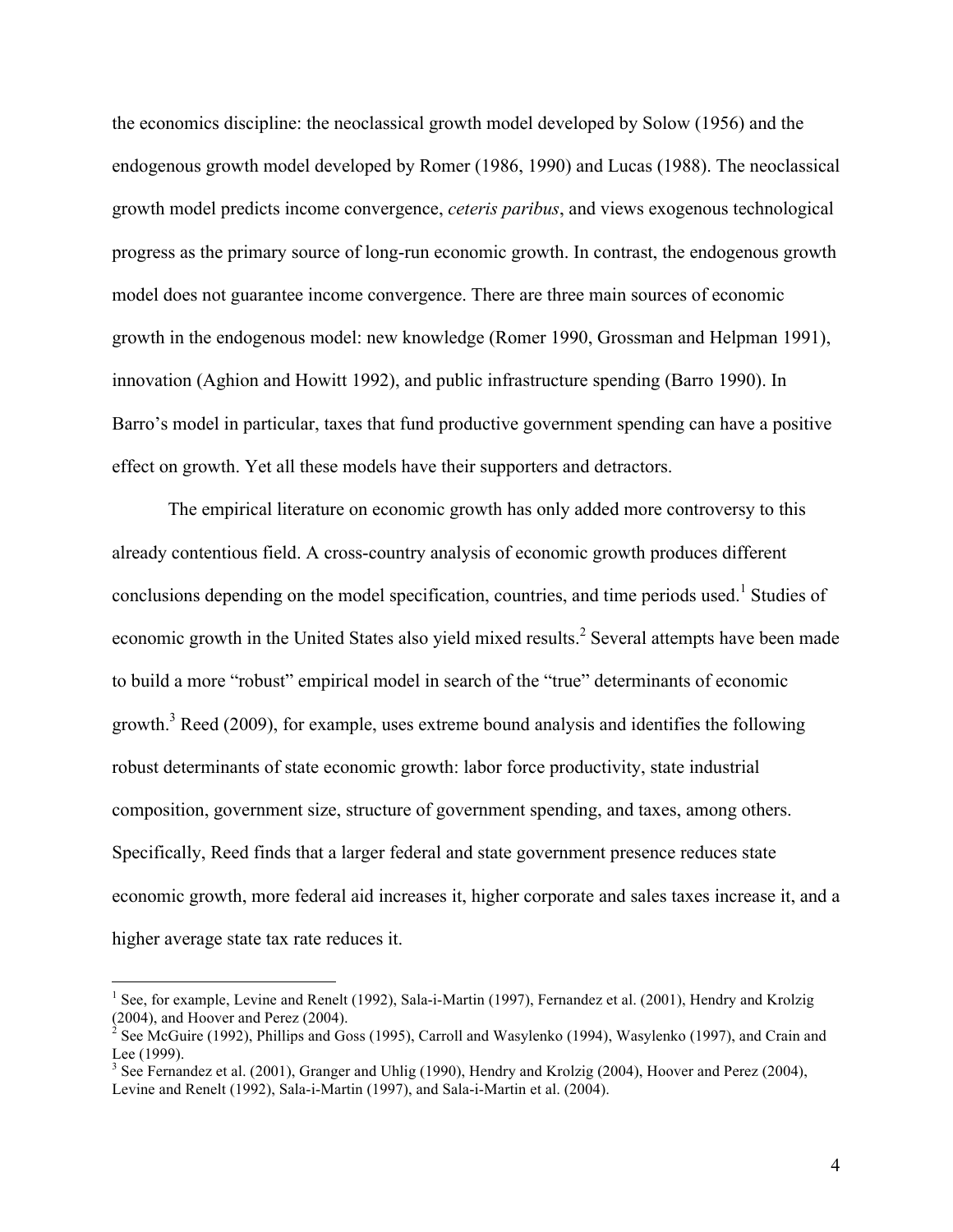A survey of growth economists by Arvanitidis et al. (2007) points to human and physical capital, infrastructure, political and legal institutions, and demographic, geographic, and cultural factors as some of the key determinants of economic growth. Arvanitidis et al. argue that the causes of economic growth could be separated into proximate factors (capital, labor, and technology) and fundamental factors (institutions, legal and political systems, culture, demography, and geography). As for institutions, the meta-analysis of the existing studies by Doucouliagos and Ulubasoglu (2006) and Hall and Lawson (2013) indicates that economic freedom is positively associated with economic growth, although its effect on growth might be indirect. Several studies find a positive association between economic freedom and GDP per capita as well as economic growth (Dollar 1992, Sachs and Warner 1995, Edwards 1998, Dollar and Kraay 2000). In particular, Ayal and Karras (1998) argue that economic freedom enhances growth by increasing total factor productivity and capital accumulation. According to Ayal and Karras, specific elements of economic freedom such as low money growth rate, small government, trade openness, and free capital mobility have a significant positive effect on economic growth. Continuing with the political institutions analysis, Uppal and Glazer (2011) find that higher legislative turnover leads to higher taxation and public capital spending, which reduce economic growth.

A growing number of studies suggest that taxes may have a negative effect on growth.<sup>4</sup> However, the empirical literature on economic growth and taxation has produced somewhat of a paradox (Tomljanovich 2004). On the one hand, there is no overwhelming evidence that higher tax rates reduce long-run economic growth. On the other hand, a consensus is forming that the tax-induced reductions in investment and innovation hurt economic growth. How can this be? In the neoclassical growth model, saving and investment are exogenous, which means that taxation

<sup>&</sup>lt;sup>4</sup> See, for example, Plaut and Pluta (1983), Benson and Johnson (1986), Canto and Webb (1987), Vedder (1990, 2001), Berry and Kasermman (1993), Bahl and Sjoquist (1990), Hines (1996), and Besci (1996).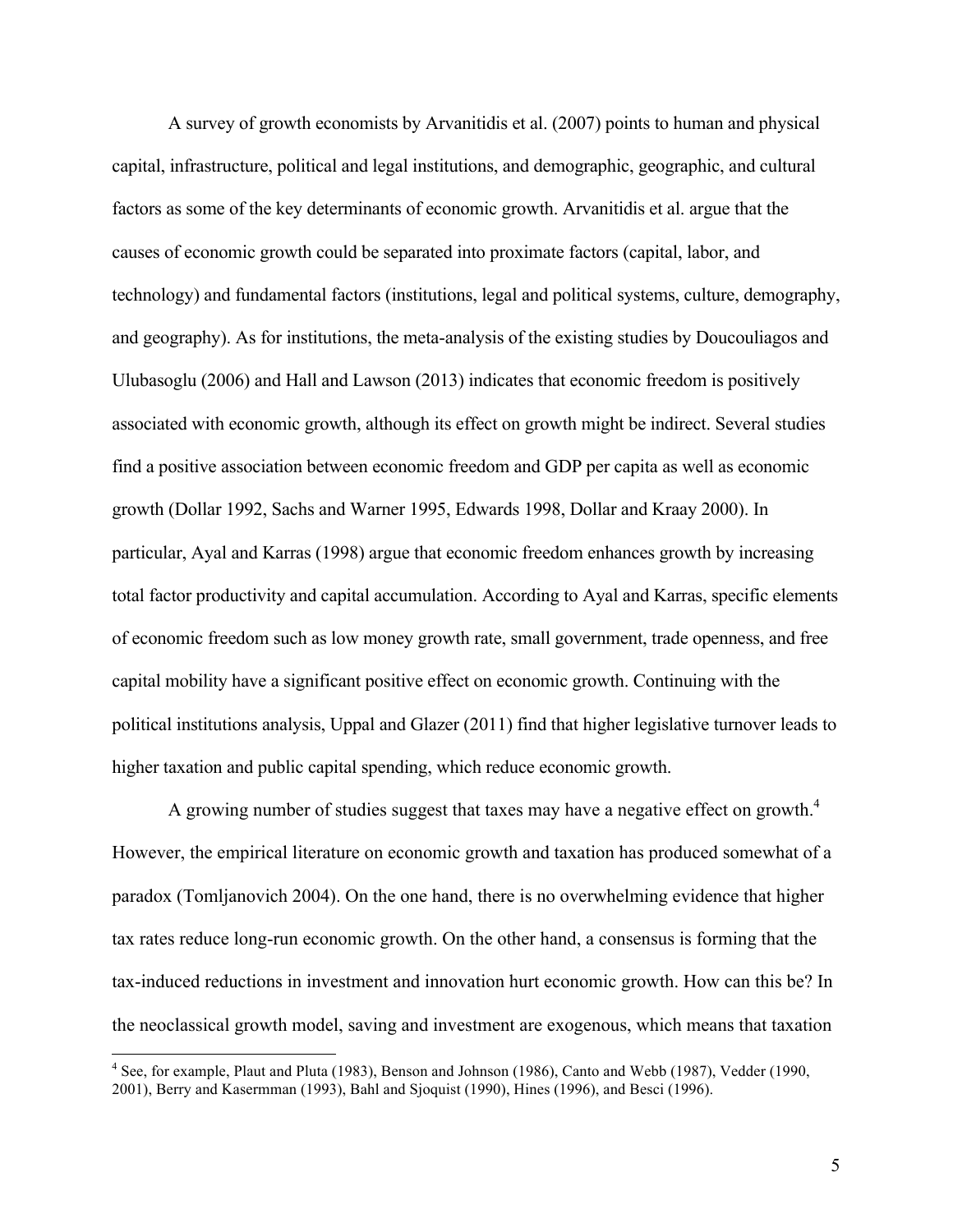does not affect the long-run growth rate (Lee and Gordon 2005). Therefore, taxation may affect the *level* of income and have only a transitory impact on economic growth. Tomljanovich's (2004) finding that higher tax rates negatively influence only short-run economic growth supports this conclusion.

Meanwhile, the endogenous growth model suggests that taxation may influence the endogenously determined saving and investment decisions, thereby affecting the long-run growth rate. Arin et al. (2011) find that an increase in the marginal tax rate has a significant negative impact on economic growth in Scandinavian countries, the United States, and the United Kingdom. Jaimovich and Rebelo (2012) modify the endogenous growth model to show that under entrepreneurial heterogeneity and mobility, tax rate increases have a small impact on growth when tax rates are low or moderate, but when tax rates are high, further tax hikes have a large negative impact on growth rates. In addition to the conventional determinants of economic growth that are usually measured in shares or differences, Reed (2008) also examines the growth effects of variables measured in levels, which is consistent with an endogenous growth model with scale effects. Several other studies have also examined the effects of variables in levels of economic activity (Kocherlakota and Yi 1997, Miller and Russek 1997, Mendoza et al. 1997, Lee and Gordon 2005). Reed finds that a larger federal government sector and a higher average tax rate (in levels and differences) are associated with lower state economic growth.

Several studies at the state level show a negative effect of taxation on economic growth. Helms (1985), for example, finds that state taxes have a significant negative impact on state personal income, but he also finds that tax-financed spending on health, highways, and education has a significant positive impact on state personal income that cancels out the negative effect from taxation. Mofidi and Stone (1990) find that higher state taxes as a share of income have a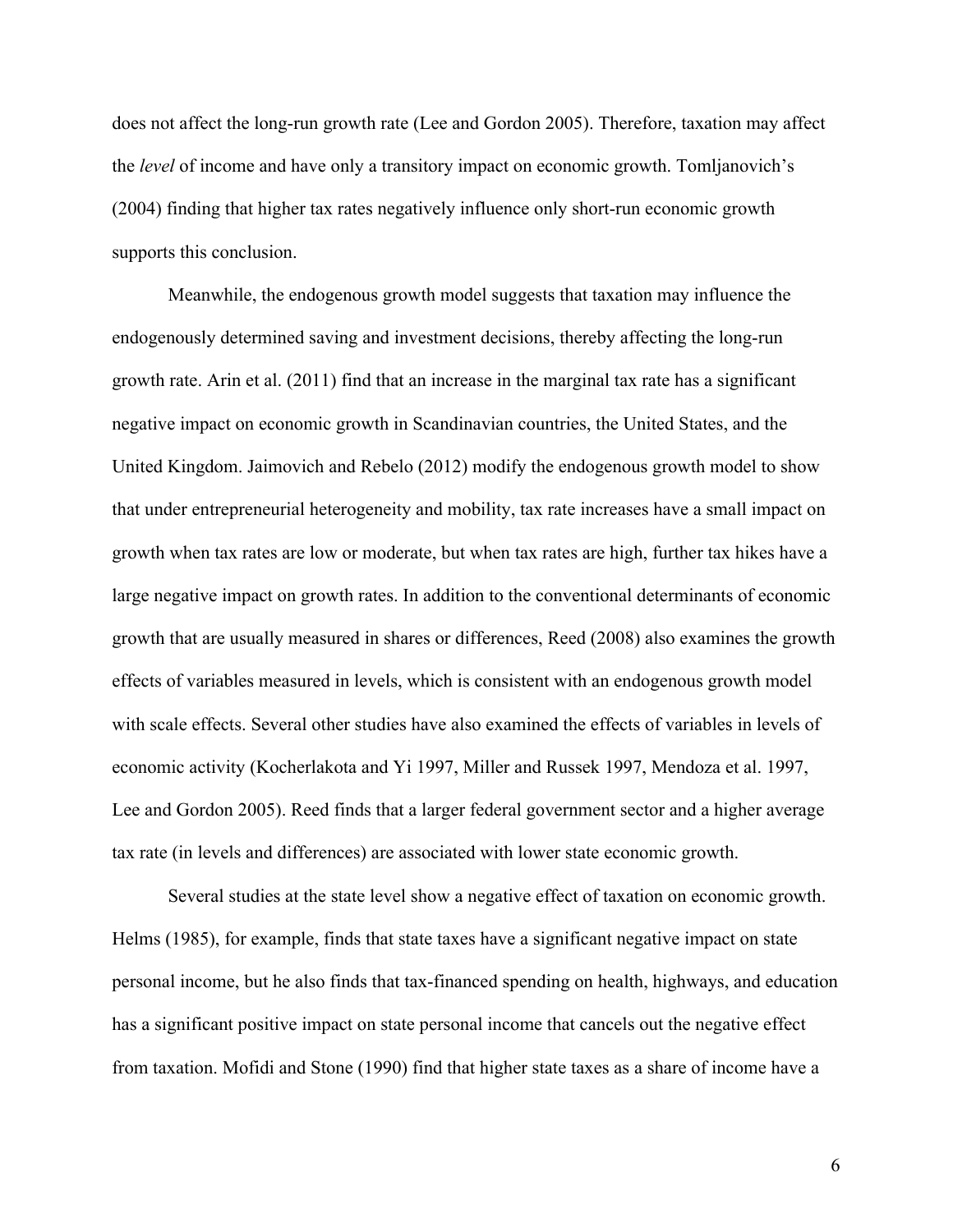significant negative impact on the growth of manufacturing employment even after controlling for state government spending on health, education, and highways. Controlling for tax regressivity, convergence, and regional influences, Poulson and Kaplan (2008) find that higher marginal tax rates have a significant negative impact on state economic growth. In a policy report, Laffer et al. (2012) point out that states without personal income taxes tend to have higher growth in GSP, population, employment, and even tax revenues.

Bartik (1991) conducts a thorough review of the literature (48 studies) and concludes that a 10 percent decline in business taxes, holding everything else constant, is associated with increased state economic activity of about 3 percent, on average. However, increases in tax revenue may pay for the improvements in public services, potentially lowering the 3 percent estimate (Bartik 1994). Wasylenko (1997) points out that the median values tend to cluster between 0 and 2.6 percent, placing the estimated impact of business tax changes probably below the 3 percent mean estimate suggested by Bartik. Reed's (2009) extreme bound analysis, on the other hand, suggests that a 1 percentage point increase in the average state tax rate reduces economic growth by 0.63 percentage points or more.

Several researchers argue that the findings on growth and taxation should be treated with caution. Alm and Rogers (2011), for example, find that the correlation between economic growth and state taxation and expenditure policies is often statistically significant, but in the case of taxation the relationship is sensitive to the specific regressor set and time period being used. Similarly, Pjesky (2006) finds that results depend on the time period and dependent variable selected. Carroll and Wasylenko (1994) argue that a structural change in the US economy during the 1970s may account for a stronger negative effect of business taxes on economic activity before the 1980s and a weaker one afterward.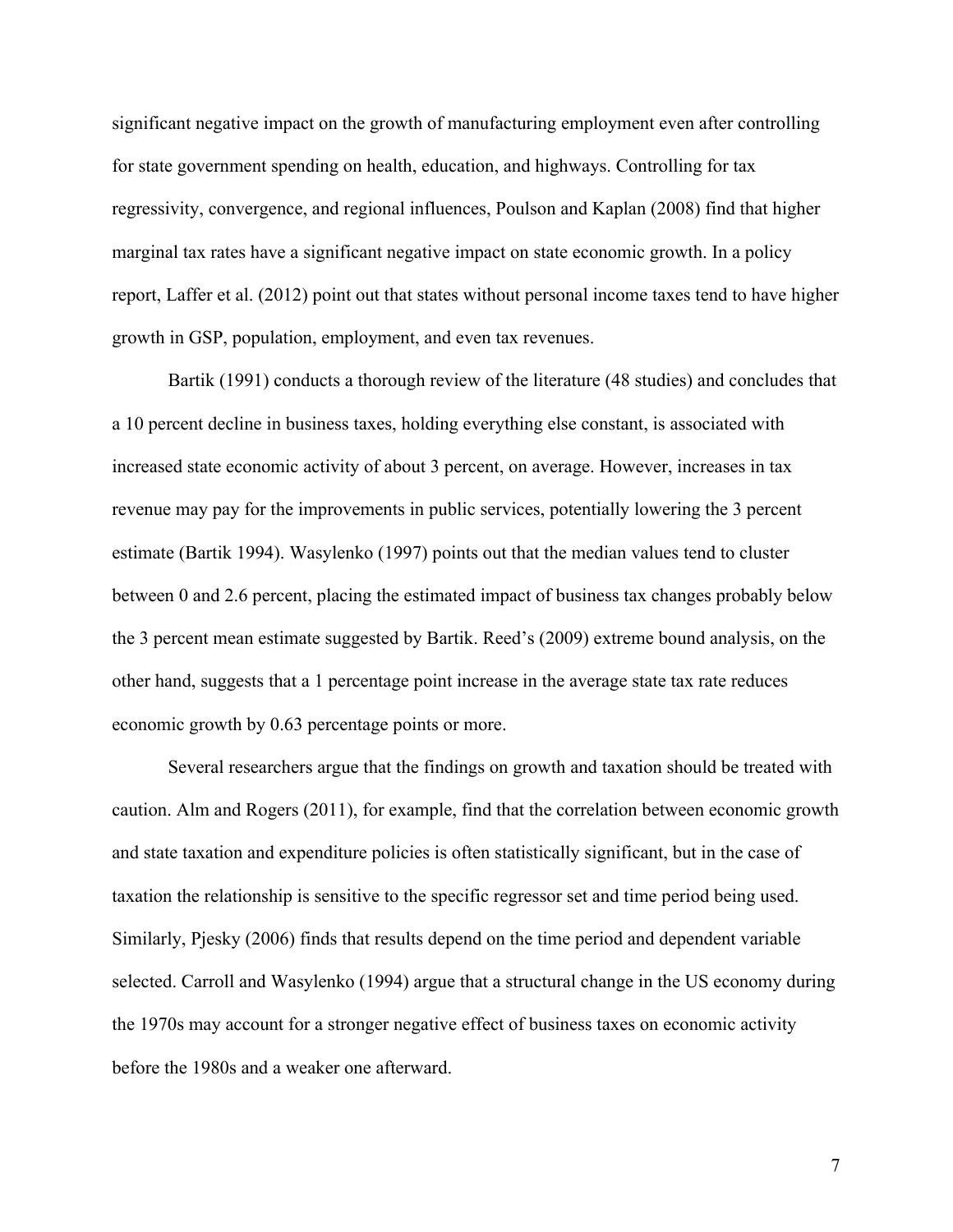Many empirical studies examine the effect of the marginal income tax rate (i.e., the tax rate on the next dollar earned) on economic growth because this tax rate represents a more pertinent measure of the disincentives to work and invest than does the average tax rate. One of the popular approximations for the combined marginal tax rate used in the previous literature (see Koester and Kormendi 1989, for example) is obtained by estimating the following equation:

$$
Tax revenue = \alpha + \beta (GDP) + \varepsilon, \tag{1}
$$

where  $\alpha$  is the y-intercept,  $\beta$  serves as a linear approximation for the effective marginal tax rate  $(β > 1)$  indicates a progressive tax system), and ε is the error term. This approach assumes that the tax rate remains constant over time, which is definitely not the case for the time period examined in this study. Another fundamental problem here is that state economic performance may factor into the determination of the marginal tax rate (β). In the statistical jargon, the marginal tax rate is likely to be endogenous. This means that either good or poor economic performance may force policymakers to change the marginal tax rate, obfuscating the empirical estimates of how taxes impact economic growth. Solving the above equation for the marginal tax rate (β) demonstrates that the set tax rate depends on the desired amount of tax revenue, GDP, and other factors captured by the error term  $(\epsilon)$ :

$$
\beta = \frac{\text{Tax revenue}}{\text{GDP}} - \frac{\alpha}{\text{GDP}} - \frac{\varepsilon}{\text{GDP}}.\tag{2}
$$

Notice that tax revenue divided by GDP is essentially the average tax rate, $\delta$  and unlike the marginal tax rate, it can be easily observed and tracked over time. Solving the above equation for the average tax rate shows that it is a function of the marginal tax rate, GDP, and some other factors captured in the error term  $(\epsilon)$ :

$$
\frac{Tax\,revenue}{GDP} = \beta + \frac{\alpha}{GDP} + \frac{\varepsilon}{GDP}.\tag{3}
$$

 $<sup>5</sup>$  This is the effective (actual) average tax rate: a ratio of taxes paid to total income.</sup>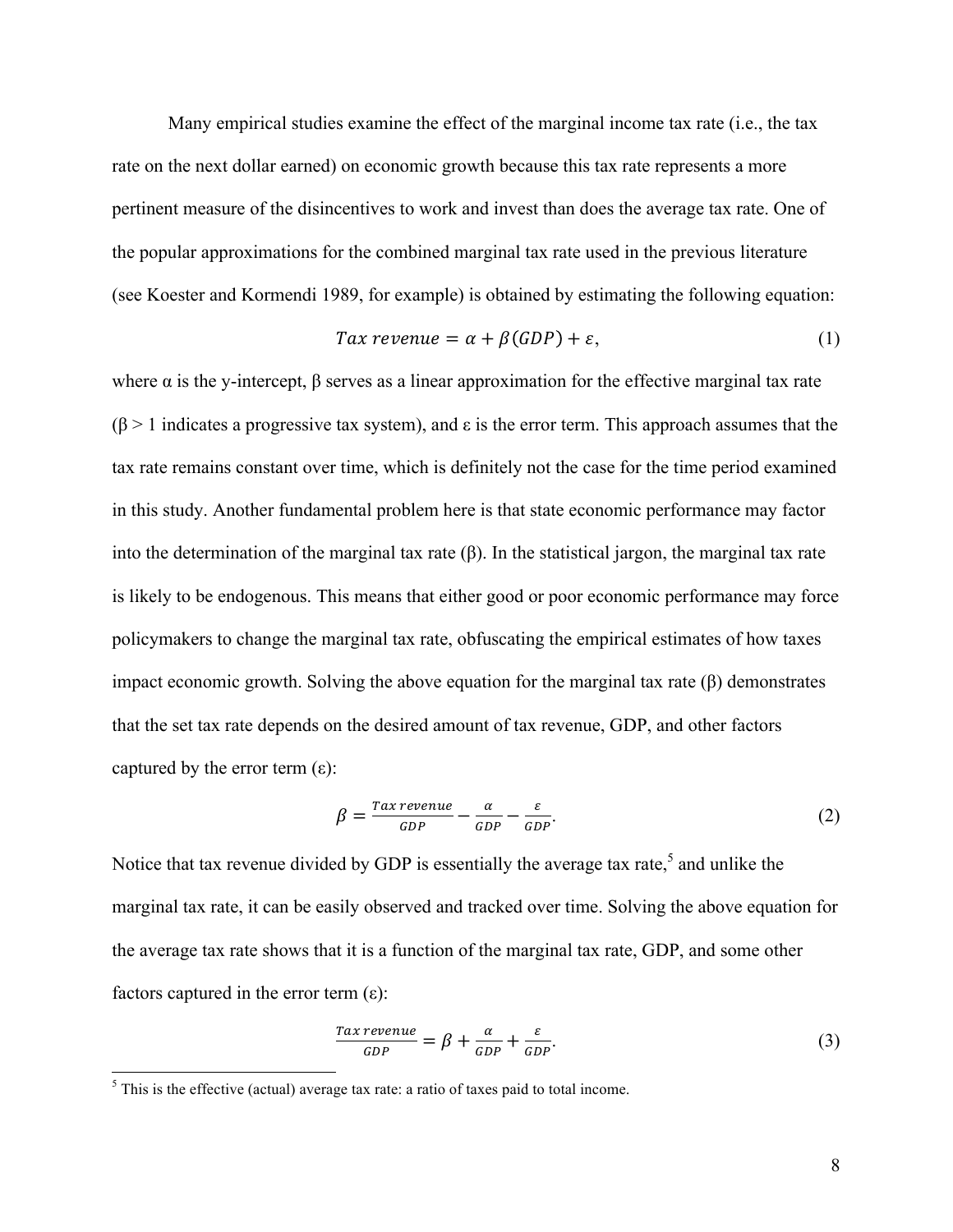Equation 3 suggests that the average tax rate is also endogenous. <sup>6</sup> The likely endogeneity of both the marginal and average tax rates requires going beyond the conventional ordinary least squares (OLS) regression in order to obtain more reliable estimates. One such popular method called the within fixed-effects estimator involves using cross-sectional dummy variables to capture some unobserved factors that are correlated with the regressors. While this estimator is very good at correcting for certain kind of omitted variables that give rise to the endogeneity bias, it does not address the other source of endogeneity: the reverse causality from economic performance to tax rates. Fortunately, this form of endogeneity can be dealt with using the instrumental variable (IV) method.

While both the marginal and average tax rates are likely to be endogenous, the average tax rate is easily observed and does not require the assumption that it is constant over time. Therefore, this study uses the average tax rate as a practical approximation of the overall state tax burden. Also, this study examines the impact of the personal income tax and its progressivity (top minus bottom marginal tax rate) on state economic growth. The impact of these tax variables on economic growth is first estimated using the conventional OLS estimator with state  $(u_i)$  and year  $(v_i)$  fixed effects and Driscoll and Kraay (1998) standard errors:<sup>7</sup>

$$
(GSP\ growth)_{it}
$$
\n
$$
(GSP \space)
$$
\n
$$
(GSP \space)
$$

$$
= \alpha + \gamma \left(\frac{2\pi}{capita}\right)_{i,t-5} + \beta_1 (tax rate)_{it} + \beta_2 (income tax)_{it}
$$

$$
+\beta_3
$$
(income tax progressivity)<sub>it</sub> +  $X_{it}\beta_j$  +  $u_i$  +  $v_t$  +  $\varepsilon_{it}$ .

 $6$  Koester and Kormendi (1989) argue that the average tax rate is endogenous in income, which complicates the estimation of the true relationship between economic growth and the average tax rate. In an analysis of 63 countries, they find that neither marginal nor average tax rates have any effect on economic *growth*, but they do find that higher marginal tax rates (assuming revenue neutrality) reduce the *level* of economic activity. <sup>7</sup> Driscoll and Kraay (1998) standard errors are robust to the general forms of autocorrelation, heteroskedasticity,

and spatial correlation, all of which were detected in the error term.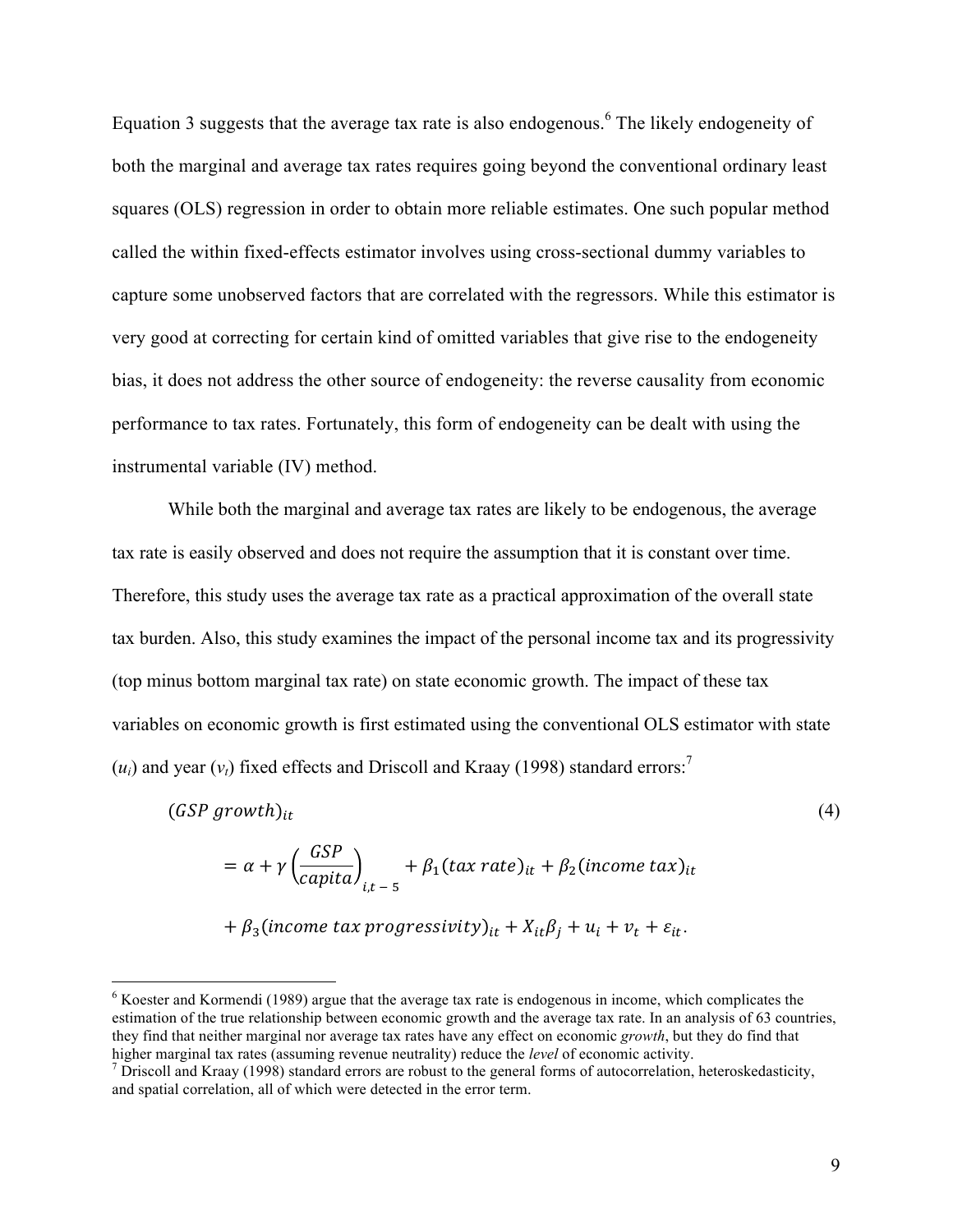The regression model in equation 4 follows the conventional Solow-type growth specification (see, for example, Mankiw et al. 1992, Yakovlev 2007). It contains the convergence factor (fiveyear lag of GSP per capita), which captures the tendency of richer states to grow more slowly than poorer states. The model also contains a typical set of control variables in  $X_{it}$  such as human and physical capital, demographics, fiscal variables, and other robust growth determinants as found by Reed (2008). Table 1 shows the variable definitions, summary statistics, and data sources used in this study.

Missing observations for some key control variables for Florida and the use of lagged variables reduce the usable sample to 49 states from 1977 to 2000. Choosing the control variables required striking a balance between having too few control variables and losing too many observations or time periods. Changing the number of control variables may change the results, as pointed out by previous studies.

If the tax variables in equation 4 are endogenous (i.e., if they depend on the level of economic activity), the OLS estimates with fixed effects could overstate the tax effect on economic growth. To address this issue, I estimate the following model using the system general method of moments (GMM) developed by Arellano and Bover (1995) and Blundell and Bond (1998):

$$
\Delta(GSP\ growth)_{it} \tag{5}
$$

$$
= \alpha + \delta \Delta (GSP\ growth)_{i,t-1} + \gamma \Delta \left(\frac{GSP}{capital}\right)_{i,t-5} + \beta_1 \Delta (tax\ rate)_{it}
$$

$$
+\beta_2\Delta(income tax)_{it} + \beta_3\Delta(income tax progressivity)_{it} + \Delta X_{it}\beta_j + \Delta v_t + \Delta \varepsilon_{it}.
$$

The regression model in equation 5 includes a one-year lag of the dependent variable in addition to the variables mentioned before. The first-differencing procedure of the GMM estimator removes time-invariant, unobserved heterogeneity (i.e., state fixed effects and invariant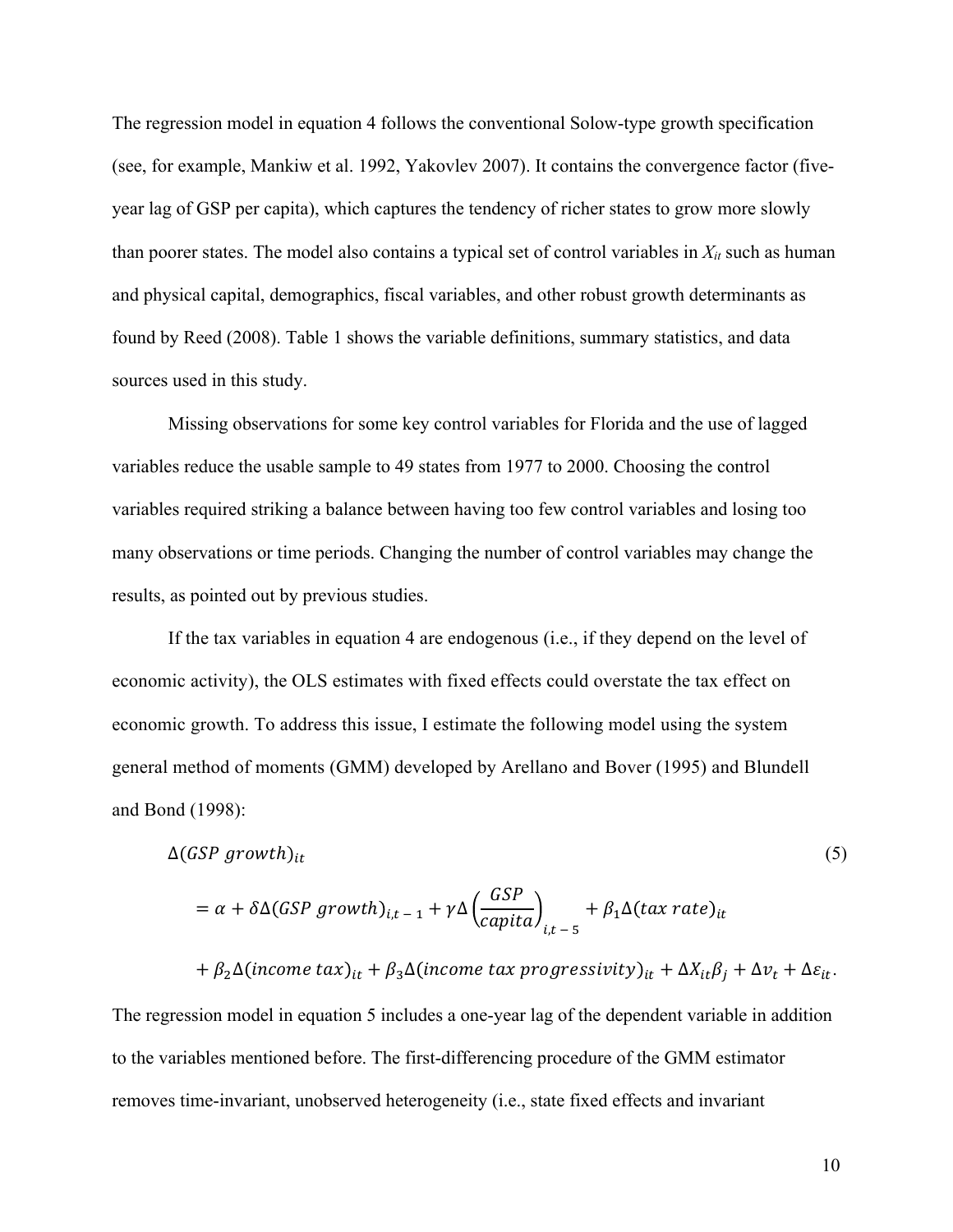|                                                                                      | Mean            | Min.                              |
|--------------------------------------------------------------------------------------|-----------------|-----------------------------------|
| Variable                                                                             | (Std. Dev.)     | (Max.)                            |
| Growth in the number of firms per capita <sup>(a)</sup>                              | 0.0012(0.011)   | $-0.053(0.047)$                   |
| Physical capital investment per capita <sup>(b)</sup>                                |                 | 156,784 (47,908) 85,150 (668,134) |
| Farmland value per capita <sup>(b)</sup>                                             | 13,353 (11,789) | 833 (73,442)                      |
| Educational attainment (workforce's average years of<br>schooling) <sup>(b)</sup>    | 12.26 (0.96)    | 9.31(14.44)                       |
| Average age of state population between 16 and 65 years<br>$old^{(b)}$               | 37.26 (1.54)    | 30.46 (41.65)                     |
| Net immigration rate = (inflow - outflow)/population <sup>(c)</sup>                  | 0.51(0.05)      | 0.35(0.65)                        |
| Gross state product (GSP) per capita <sup>(d)</sup>                                  | 31,672 (8,408)  | 16,346 (111,227)                  |
| Growth in GSP per capita <sup>(d)</sup>                                              | 0.03(0.04)      | $-0.29(0.43)$                     |
| Federal civilian government workers as a share of all<br>employed <sup>(d)</sup>     | 0.013(0.007)    | 0.005(0.06)                       |
| Average tax rate = tax revenue/GSP <sup>(e)</sup>                                    | 0.05(0.01)      | 0.01(0.11)                        |
| Working-age people (between 16 and 65) as a share of<br>population <sup>(e)</sup>    | 0.60(0.03)      | 0.22(0.85)                        |
| Public education spending per capita <sup>(e)</sup>                                  | 1,002 (390)     | 279 (3,899)                       |
| Public health spending per capita <sup>(e)</sup>                                     | 219 (93)        | 52 (736)                          |
| Public welfare spending per capita <sup>(e)</sup>                                    | 602 (325)       | 74 (2,156)                        |
| Public infrastructure spending per capita <sup>(e)</sup>                             | 351 (188)       | 121 (2,083)                       |
| Natural resource value (millions of dollars per capita) <sup>(e)</sup>               | 81.22 (77.44)   | 2.21(923)                         |
| Unemployment rate $(\%)^{(e)}$                                                       | 5.86(2.02)      | 2(18)                             |
| Federal aid to states per capita <sup>(e)</sup>                                      | 902 (406)       | 103 (4,042)                       |
| Population growth <sup>(e)</sup>                                                     | 0.01(0.01)      | $-0.03(0.1)$                      |
| Population density (people per square mile) <sup>(e)</sup>                           | 139 (183)       | 0.45(998)                         |
| Real interest rate = federal funds rate - inflation rate $(\%)^{(f)}$                | 1.86(2.34)      | $-3.31(6.08)$                     |
| Consumer price index (CPI) <sup>(g)</sup>                                            | 114 (49.46)     | 36.7 (195.3)                      |
| Personal income tax dummy = 1 if a state has personal<br>income tax <sup>(h)</sup>   | 0.82(0.39)      | 0(1)                              |
| Personal income tax progressivity = top - bottom marginal<br>tax rate <sup>(h)</sup> | 3.52(3.38)      | 0(14.4)                           |

Sources: (a) Computed from Small Business Administration data. (b) Obtained from Turner et al. (2007, 2011). (c) Computed from Statistics of Income, IRS. (d) US Bureau of Economic Analysis. (e) Statistical Abstracts, US Census Bureau. (f) Federal Reserve Bank of St. Louis. (g) Bureau of Labor Statistics. (h) Computed from the Book of States data.

Notes: All monetary variables are adjusted for inflation.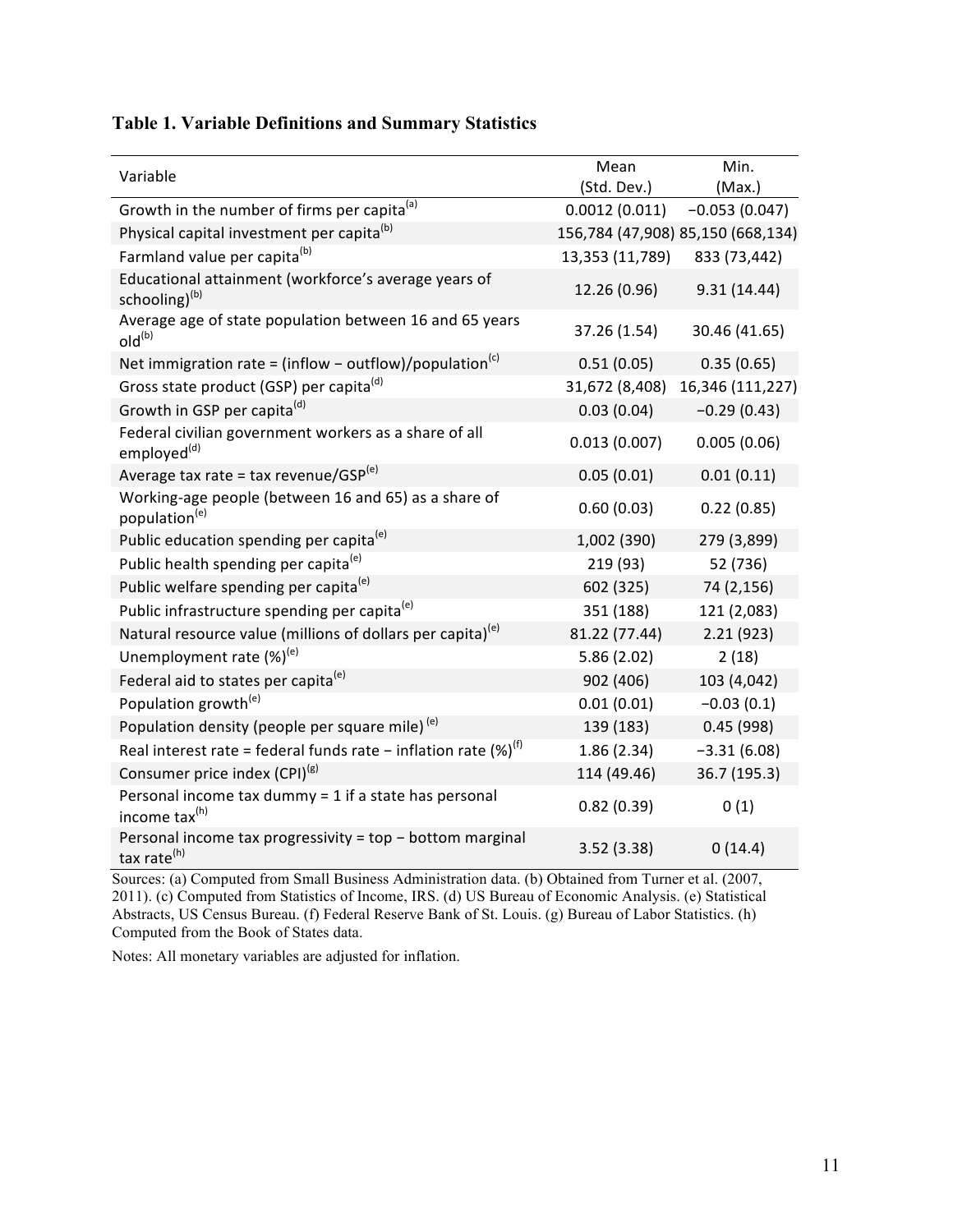| Estimator                                                                                         | Ordinary least squares,<br>fixed effects | General method of<br>moments |
|---------------------------------------------------------------------------------------------------|------------------------------------------|------------------------------|
| Average tax rate                                                                                  | $-1.16**$<br>(0.55)                      | $-0.82**$<br>(0.38)          |
| Personal income tax                                                                               | 0.01<br>(0.01)                           | $-0.01$<br>(0.01)            |
| Personal income tax progressivity                                                                 | $-0.0002$<br>(0.001)                     | 0.00002<br>(0.0008)          |
| Physical capital investment (share of GSP)                                                        | $-0.01$<br>(0.02)                        | $-0.01$<br>(0.01)            |
| Public infrastructure spending (share of GSP)                                                     | $-0.03***$<br>(0.01)                     | $-0.03***$<br>(0.01)         |
| Farmland value (share of GSP)                                                                     | 0.04<br>(0.02)                           | $-0.03$<br>(0.03)            |
| Natural resource value (share of GSP)                                                             | $-12.83***$<br>(3.8)                     | $-6.72***$<br>(2.47)         |
| Federal aid (share of GSP)                                                                        | $-1.59***$<br>(0.55)                     | $-1.52***$<br>(0.5)          |
| Federal workers (share of employed)                                                               | $5.2***$<br>(1.49)                       | $4.92***$<br>(1.03)          |
| Working-age people (share of population)                                                          | 0.07<br>(0.06)                           | 0.08<br>(0.06)               |
| Log of average age                                                                                | $-0.14$<br>(0.09)                        | $-0.21**$<br>(0.09)          |
| Log of educational attainment                                                                     | $0.12**$<br>(0.05)                       | $0.29**$<br>(0.14)           |
| Population growth                                                                                 | $-0.05$<br>(0.11)                        | $-0.31$<br>(0.31)            |
| Population density                                                                                | 0.0001<br>(0.0002)                       | 0.0001<br>(0.0001)           |
| GSP per capita $(t - 5)$                                                                          | $-0.16***$<br>(0.04)                     | $-0.09***$<br>(0.02)         |
| Dependent variable $(t - 1)$                                                                      |                                          | 0.09<br>(0.05)               |
| Arellano-Bond AR1/AR2 tests (P-value)<br>Sargan overidentification test (P-value)<br>Observations | 1,176                                    | 0.35/0.63<br>1.00<br>1,176   |

## **Table 2. Determinants of Real GSP Growth**

\*\*\* Indicates significance at 1%, \*\* at 5%, and \* at 10%. Estimators: (1) ordinary least squares with state and year fixed effects and Driscoll and Kraay (1998) robust standard errors in parentheses, and (2) dynamic system general method of moments where tax variables are instrumented with their own lagged levels and first differences. Constant and fixed-effects coefficients are not reported. Florida is omitted from the sample due to missing capital and natural resource data.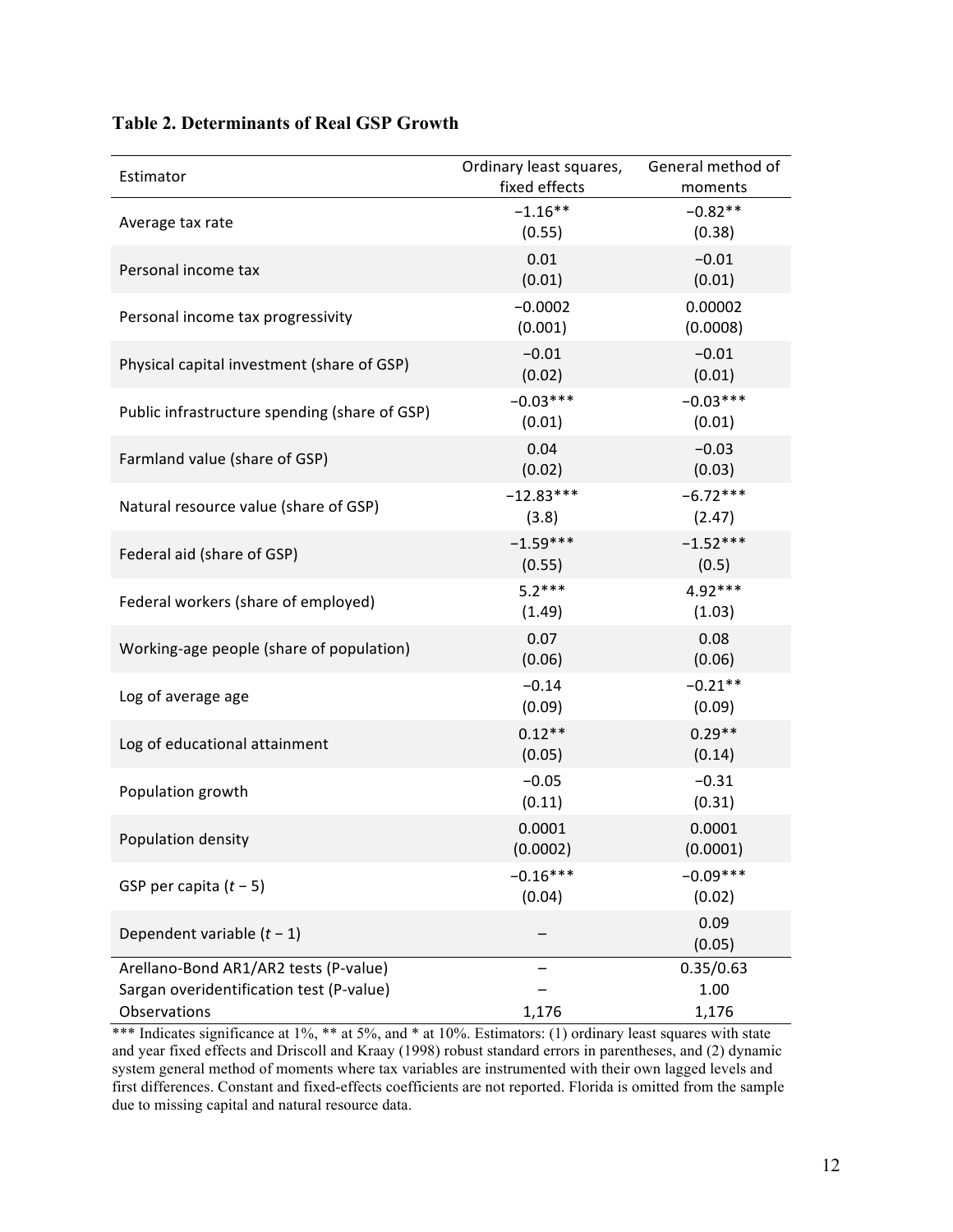variables).<sup>8</sup> The three tax variables and the lagged dependent variable are instrumented with their own lagged levels (*t* − 2 and deeper) and first differences (*t* − 1 and deeper). The use of valid instruments can improve the odds of capturing a real causal relationship in the tax coefficients.

Table 2 shows the estimates for equations 4 and 5. The coefficient of average tax rate is negative and statistically significant in both models, suggesting that a higher tax burden as a share of income reduces state economic growth. These results are also economically (quantitatively) significant given the elasticity estimates of −2.6 and −1.9 derived from the OLS and GMM models, respectively. Elasticity of −2.6, for example, implies that a 1 percent increase in the tax rate decreases economic growth by 2.6 percent, not percentage points.<sup>9</sup> In contrast, the effect of state personal income tax and its progressivity on economic growth is not significantly different from zero in either model. Both the OLS and GMM models yield statistically significant negative coefficients for public infrastructure spending, farmland, federal aid, and lagged GSP per capita (suggesting convergence), and significant positive coefficients for educational attainment and share of federal workers.

While the aforementioned income growth results are insightful, the impact of taxation on the *level* of income is also important. The next set of models, in equations 6 and 7, details the effect of the three tax variables and other regressors on real GSP per capita:

 $8$  The first-differencing procedure removes the constant, which is added back into the model during the estimation process. The Sargan IV and Arellano-Bond autocorrelation tests shown in table 2 support the validity of the instruments and the use of first-differencing, respectively. The GMM estimation was performed in STATA using the following general command: xi: xtdpdsys growth l5.gsp controls i.year, lags(1) endog(average tax rate, income tax dummy, tax progressivity, lagstruct(0,.)) vce(robust).<br><sup>9</sup> Elasticity is the percentage change in one variable divided by the percentage change in another variable. This

elasticity was computed using the estimated coefficient (i.e., the slope) times the ratio of the average values of the two variables.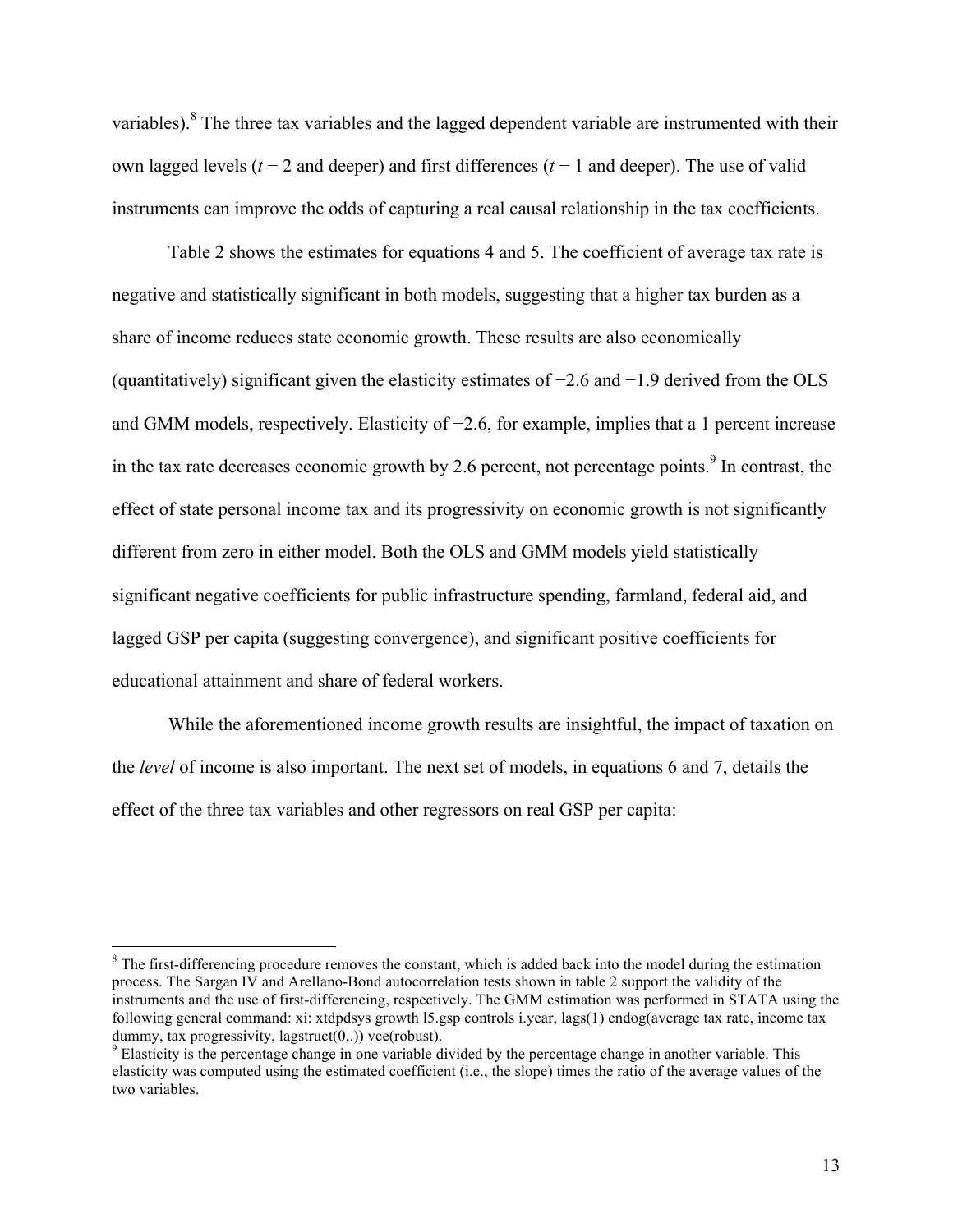$= \alpha + \beta_1 (tax\ rate)_{it} + \beta_2 (income\ tax)_{it}$  $+ \beta_3$ (income tax progressivity)<sub>it</sub>  $+ X_{it} \beta_j + u_i + v_t + \varepsilon_{it}$ .  $\Delta(GSP/capita)_{it}$  (7)  $= \alpha + \delta \Delta$ GSP  $\left(\frac{dS}{capita}\right)_{i,t-1}$  +  $\beta_1\Delta(tax\ rate)_{it}$ 

 $+ \beta_2 \Delta (income tax)_{it} + \beta_3 \Delta (income tax progressivity)_{it}$ 

$$
+\Delta X_{it}\beta_j+\Delta v_t+\Delta\varepsilon_{it}.
$$

These equations are basically a reformulation of the previous growth models but in levels and without the growth convergence factor. Equation 6 is estimated via OLS with two-way fixed effects and Driscoll and Kraay (1998) standard errors, while equation 7 is estimated via system GMM. The OLS estimates in table 3 reveal that the average tax rate has no significant relationship, the state personal income tax dummy has a significant positive relationship, and income tax progressivity has a significant negative relationship with real GSP per capita. The positive coefficient for the personal income tax variable is notable, as it indicates that the presence of a personal income tax in a state leads to a higher average income. This estimate could, however, suffer from the endogeneity problem discussed earlier: better economic performance can cause some states to enact a personal income tax.

The GMM-IV estimates, which show that the personal income tax dummy loses statistical significance when treated as endogenous, support that notion. The only statistically significant tax variable in the model is the average tax rate, which is negative. While the GMM coefficient for the average tax rate is many times greater in absolute value than its insignificant OLS counterpart, it carries the elasticity of only 0.07, in absolute value. This indicates a rather weak response of income to taxation. The OLS and GMM models also yield conflicting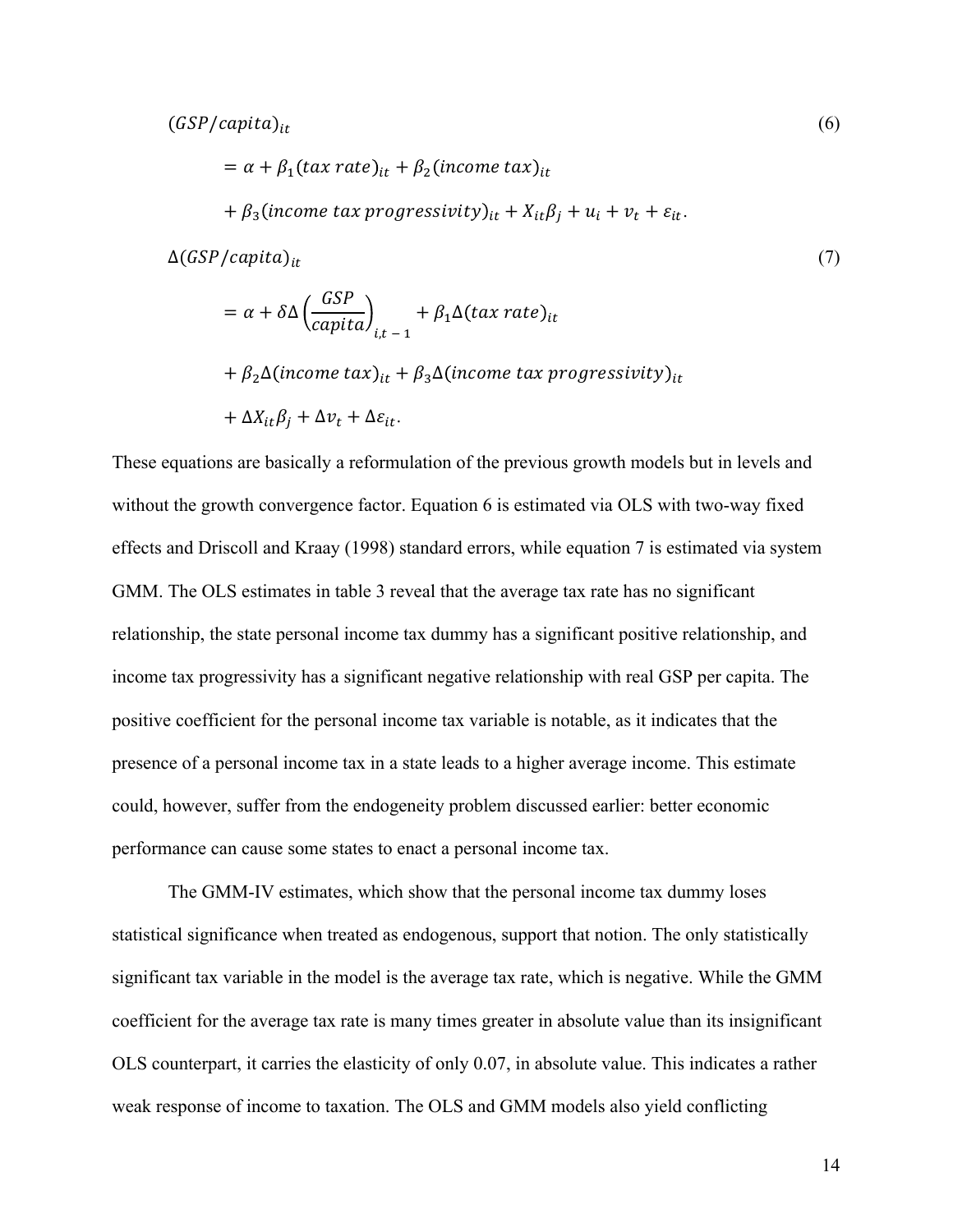| Estimator                                                                                         | Ordinary least squares,<br>fixed effects | General method of<br>moments |
|---------------------------------------------------------------------------------------------------|------------------------------------------|------------------------------|
| Average tax rate                                                                                  | $-1,304$<br>(25, 029)                    | $-43,272***$<br>(11, 710)    |
| Personal income tax                                                                               | 3,926***<br>(957)                        | 304.8<br>(655)               |
| Personal income tax progressivity                                                                 | $-338.4***$<br>(73)                      | $-7.3$<br>(30)               |
| Physical capital investment per capita                                                            | $0.1***$<br>(0.01)                       | $0.05*$<br>(0.03)            |
| Public infrastructure spending per capita                                                         | $6.92***$<br>(2.40)                      | $-4.13***$<br>(1.13)         |
| Farmland value per capita                                                                         | $0.03*$<br>(0.02)                        | 0.04<br>(0.03)               |
| Natural resource value per capita                                                                 | $21.12***$<br>(7.68)                     | $-3.52$<br>(5.50)            |
| Federal aid per capita                                                                            | $-5.19***$<br>(1.08)                     | $1.41*$<br>(0.81)            |
| Federal workers (share of employed)                                                               | 309,125***<br>(86, 483)                  | 187,526***<br>(55, 551)      |
| Working-age people (share of population)                                                          | 45,100**<br>(20, 686)                    | 7,269*<br>(3,748)            |
| <b>Educational attainment</b>                                                                     | $-761$<br>(501)                          | $-5$<br>(906)                |
| Average age                                                                                       | $1,089***$<br>(207)                      | 574<br>(481)                 |
| Population density                                                                                | $113.2***$<br>(19.73)                    | 1.19<br>(3.84)               |
| Dependent variable $(t - 1)$                                                                      |                                          | $0.8***$<br>(0.13)           |
| Arellano-Bond AR1/AR2 tests (P-value)<br>Sargan overidentification test (P-value)<br>Observations | 1,176                                    | 0.18/0.35<br>1.00<br>1,176   |

## **Table 3. Determinants of Real GSP per Capita**

\*\*\* Indicates significance at 1%, \*\* at 5%, and \* at 10%. Estimators: (1) ordinary least squares with state and year fixed effects and Driscoll and Kraay (1998) robust standard errors in parentheses, and (2) dynamic system general method of moments where tax variables are instrumented with their own lagged levels and first differences. Constant and fixed-effects coefficients are not reported. Florida is omitted from the sample due to missing capital and natural resource data.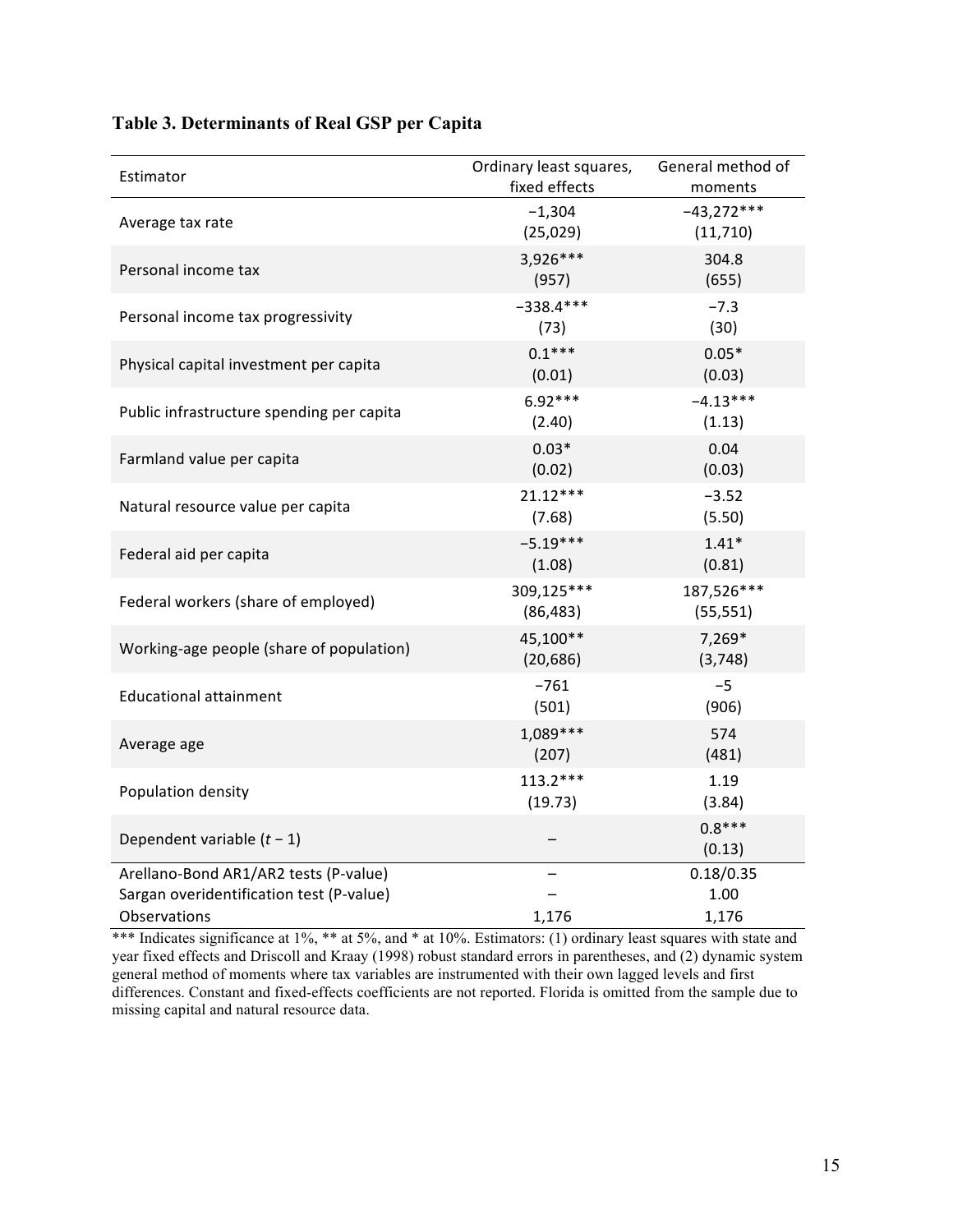estimates for some control variables. Yet the GMM model is more appealing because it is consistent with the previous growth regressions where the average tax rate is also negative and statistically significant. It is important to note that the GMM model also passes the Arellano-Bond autocorrelation and Sargan IV tests (see table 3).

While the aforementioned estimates suggest that higher average tax rates reduce state economic growth and possibly GSP per capita, they are based on just one metric of economic activity: state GDP. This metric is not without its flaws. Some of the relevant criticisms of GDP as a measure of economic activity include its failure to account for household production, underground markets, environmental quality, and the true value of government spending (a dollar spent by the government may not generate as much value as a dollar spent by a private party, yet both are automatically and equally counted in GDP). Therefore, it might be useful to examine how state taxes impact other measures of economic activity.

#### **The Number of Firms and Taxation**

An alternative way to measure economic activity is to look at the number of private firms that operate in each state. A state with more economic activity should also have more firms. The basic logic here is that higher taxes may discourage business start-ups and slow down economic growth. Grossman and Helpman (1991) and Aghion and Howitt (1992) develop the microfoundations for the productivity process that governs macroeconomic models of endogenous economic growth. The main growth mechanism is Schumpeter's (1934) creative destruction: firms with lower production costs replace firms with higher production costs. Bartelsman et al. (2009) show that the net entry of firms accounts for 20–50 percent of the overall productivity growth and that a sizable fraction of new entrants use external financing in order to access the market. Nofsinger and Wang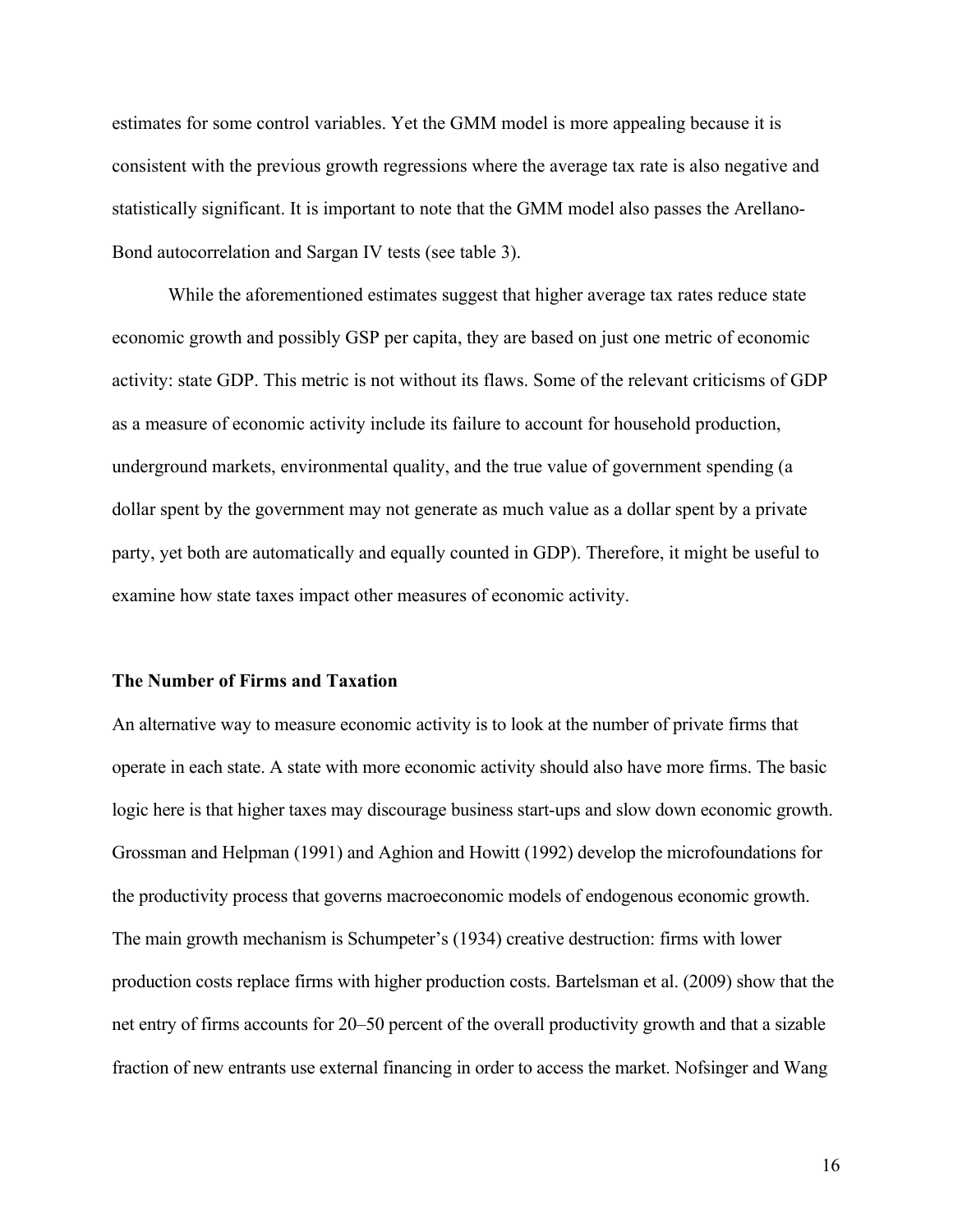(2011) calculate that 45 percent of the start-ups in their 27-country sample use external funding. These findings suggest that corporate and personal income taxation can reduce the net entry of firms by lowering the after-tax returns paid to investors and entrepreneurs.

Several studies show that higher marginal tax rates on personal income and capital gains can stifle entrepreneurship.10 Kotlikoff and Summers (1981) show that intergenerational transfers are the primary source of aggregate capital accumulation. Poterba (1997) argues that the estate tax can be viewed as a tax on capital income because it reduces the effective rate of return on small business investment. A growing number of studies now find that estate taxes reduce business activity and investment (Wagner 1993, Fleenor and Foster 1994, Brunetti 2006, Yakovlev and Davies 2014), especially among family-run businesses (Astrachan and Aronoff 1995).

This section presents the estimates on the relationship between the growth in the number of firms and the same three state tax variables: $\frac{11}{11}$  average tax rate, personal income tax, and its progressivity. The growth in the number of firms is modeled as a function of lagged firms per capita, state taxes, and control variables in  $X_{it}$ :

$$
(firms growth)_{it}
$$
\n
$$
= \alpha + \gamma \left(\frac{firms}{capita}\right)_{i,t-5} + \beta_1 (tax rate)_{it} + \beta_2 (income tax)_{it}
$$
\n
$$
+ \beta_3 (income tax progressivity)_{it} + X_{it}\beta_i + u_i + \varepsilon_{it}.
$$
\n
$$
(8)
$$

$$
\Delta(firms\ growth)_{it} \tag{9}
$$

$$
= \alpha + \delta \Delta(firms\ growth)_{i,t-1} + \gamma \Delta \left(\frac{firms}{capital}\right)_{i,t-5} + \beta_1 \Delta (tax\ rate)_{it}
$$

 $+ \beta_2 \Delta(income tax)_{it} + \beta_3 \Delta(income tax\,progressivity)_{it} + \Delta X_{it}\beta_j + \varepsilon_{it}.$ 

<sup>&</sup>lt;sup>10</sup> See Bruce and Mohsin (2006), Carroll et al. (2000), Poterba (1989), Keuschnigg and Nielsen (2004), Gentry and Hubbard (2000, 2004).

<sup>&</sup>lt;sup>11</sup> Data on the number of private firms in each state come from the U.S. Small Business Administration.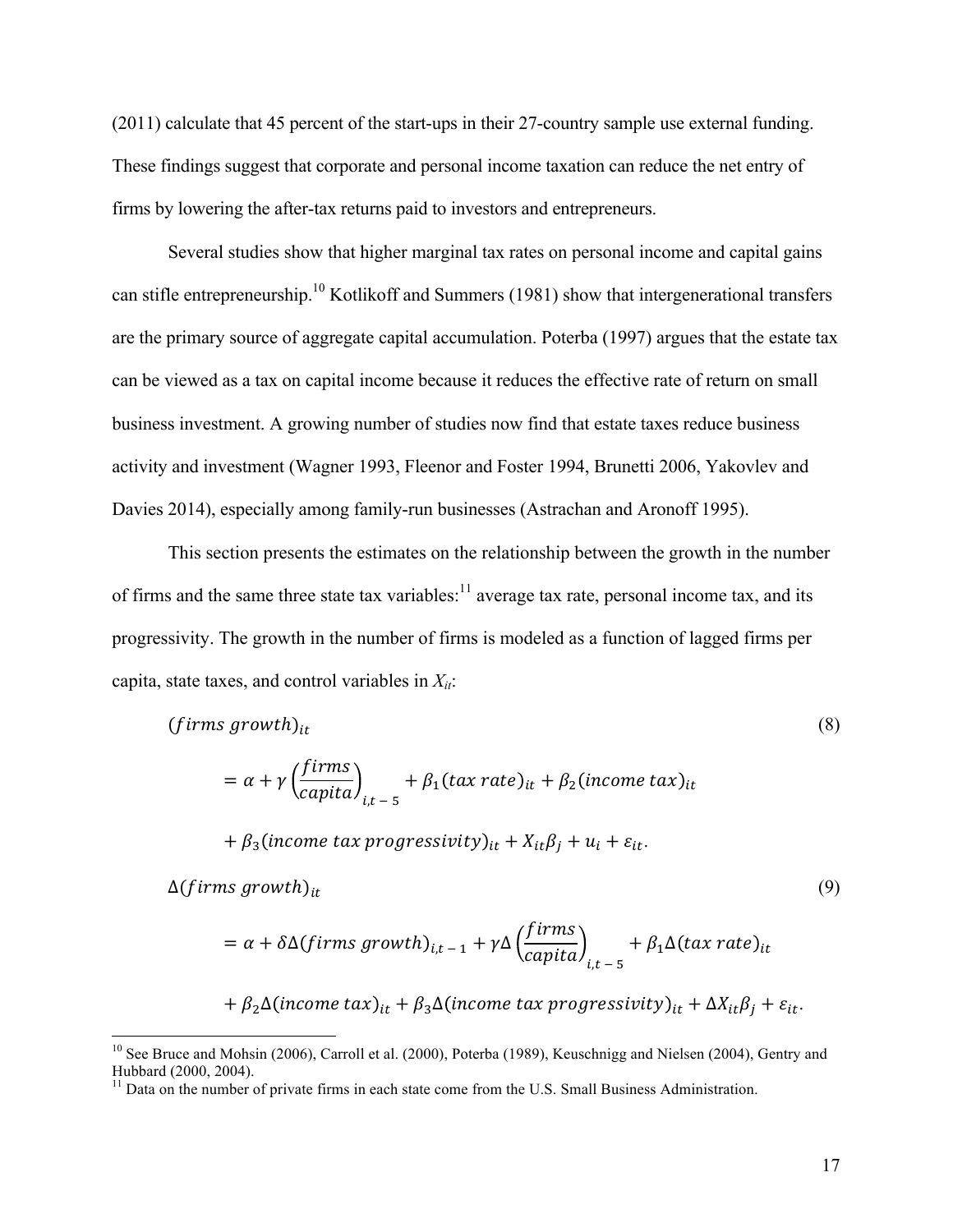The list of regressors in  $X_{it}$  includes GSP growth, consumer price index (CPI), real interest rate, and several other variables used in the economic growth models. The choice of these variables is based, in part, on Rose et al. (1982), who find that macroeconomic factors can predict business failures. Equation 8 is estimated via OLS with state fixed effects and Driscoll and Kraay (1998) standard errors, while equation 9 is estimated via system GMM. A careful reader will notice that the above models omit the year fixed effects. The reason is that CPI and the real interest rate variables in the model do not vary across states, similar to year dummies. Therefore, these variables simply embody the year fixed effects.

The above models are fitted to a longitudinal panel of 50 American states from 1987 to 2005 (some observations are lost due to lags and missing values for some control variables). Table 4 shows the estimates for both models. The main conclusion from the two regression models is that only personal income tax progressivity seems to have a significant negative effect on the growth in the number of firms. The estimated elasticity of −5.7 in OLS and −1.2 in GMM models indicates that the growth in the number of firms is rather sensitive to income tax progressivity. The variables that appear significant in reducing firm growth in either OLS or GMM regressions include CPI, real interest rate, population density, natural resources, and working-age population.

While firm growth is a useful measure of private economic activity, it may not fully account for the level of employment, output per capita, and the overall level of economic activity in each state. The pursuit of happiness is probably the main reason why people do what they do. It is in pursuit of happiness that people vote with their feet and move to places that best meet their needs and desires. The next section examines this idea.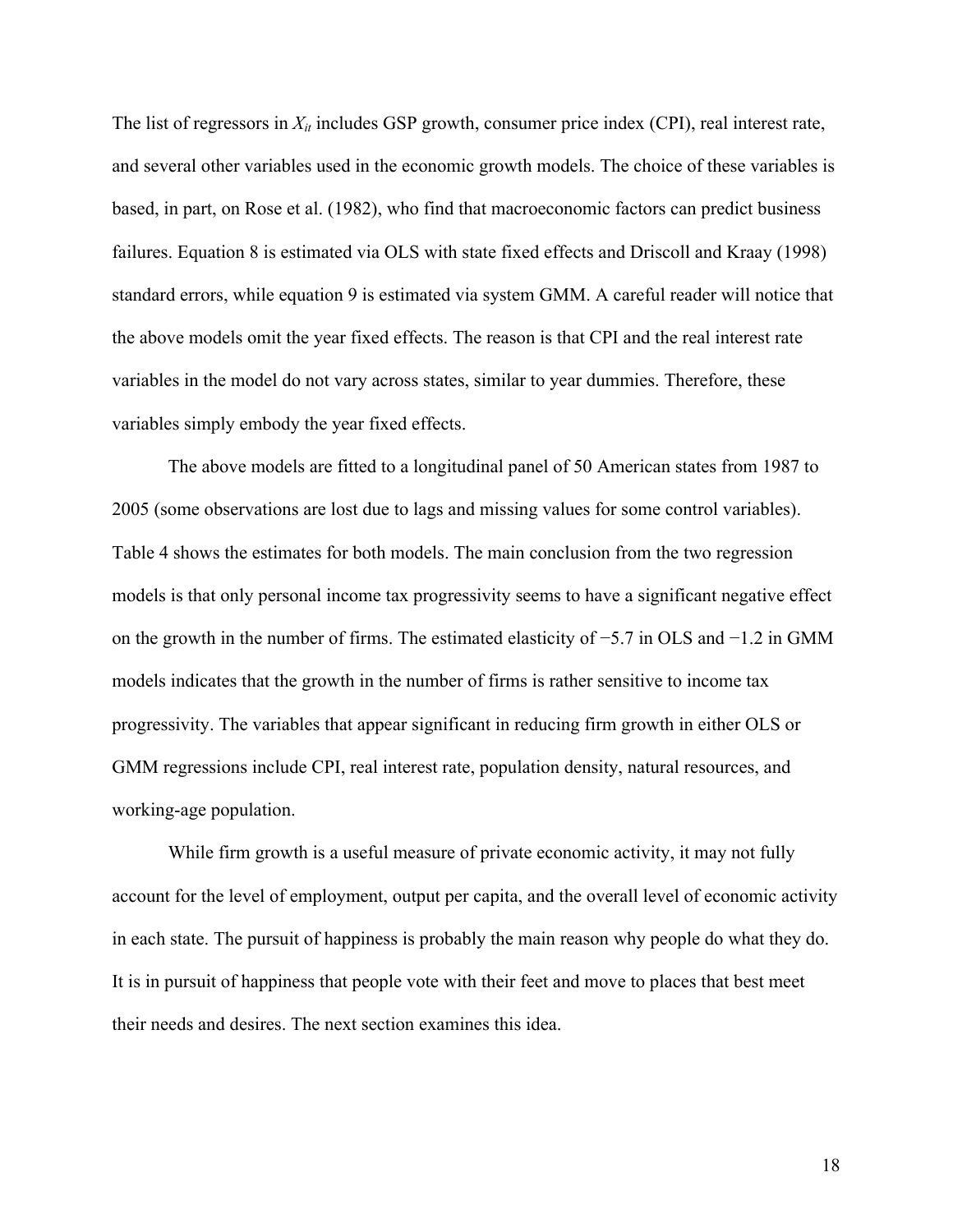| Estimator                                                                                         | Ordinary least squares,<br>fixed effects | General method of<br>moments |
|---------------------------------------------------------------------------------------------------|------------------------------------------|------------------------------|
| Average tax rate                                                                                  | 0.03<br>(0.03)                           | $-0.02$<br>(0.04)            |
| Personal income tax                                                                               | $-0.004$<br>(0.006)                      | $-0.001$<br>(0.003)          |
| Personal income tax progressivity                                                                 | $-0.005**$<br>(0.002)                    | $-0.001*$<br>(0.001)         |
| GSP growth                                                                                        | 0.014<br>(0.01)                          | 0.004<br>(0.01)              |
| Natural resource value (share of GSP)                                                             | $-3.45***$<br>(0.70)                     | $-1.39*$<br>(0.74)           |
| Federal workers (share of employed)                                                               | 0.30<br>(0.65)                           | $0.61**$<br>(0.29)           |
| Federal aid (share of GSP)                                                                        | 0.04<br>(0.15)                           | $-0.09$<br>(0.16)            |
| Working-age people (share of population)                                                          | $-0.035***$<br>(0.01)                    | $-0.02$<br>(0.02)            |
| Log of average age                                                                                | 0.05<br>(0.03)                           | $-0.05$<br>(0.05)            |
| Population density                                                                                | $-0.0002***$<br>(0.00005)                | $-0.00002$<br>(0.00002)      |
| CPI                                                                                               | $-0.0006***$<br>(0.0001)                 | $-0.00018*$<br>(0.0001)      |
| Interest rate                                                                                     | $-0.001$<br>(0.0007)                     | $-0.002***$<br>(0.0005)      |
| Number of firms $(t - 5)$                                                                         | $-5.50***$<br>(0.69)                     | $-0.99**$<br>(0.48)          |
| Dependent variable $(t - 1)$                                                                      |                                          | $0.4***$<br>(0.07)           |
| Arellano-Bond AR1/AR2 tests (P-value)<br>Sargan overidentification test (P-value)<br>Observations | 397                                      | 0.00/0.21<br>1.00<br>397     |

## **Table 4. Determinants of the Growth in the Number of Firms**

\*\*\* Indicates significance at 1%, \*\* at 5%, and \* at 10%. Estimators: (1) ordinary least squares with state fixed effects and Driscoll and Kraay (1998) robust standard errors in parentheses, and (2) dynamic system general method of moments where tax variables are instrumented with their own lagged levels and first differences. Constant and fixed-effects coefficients are not reported.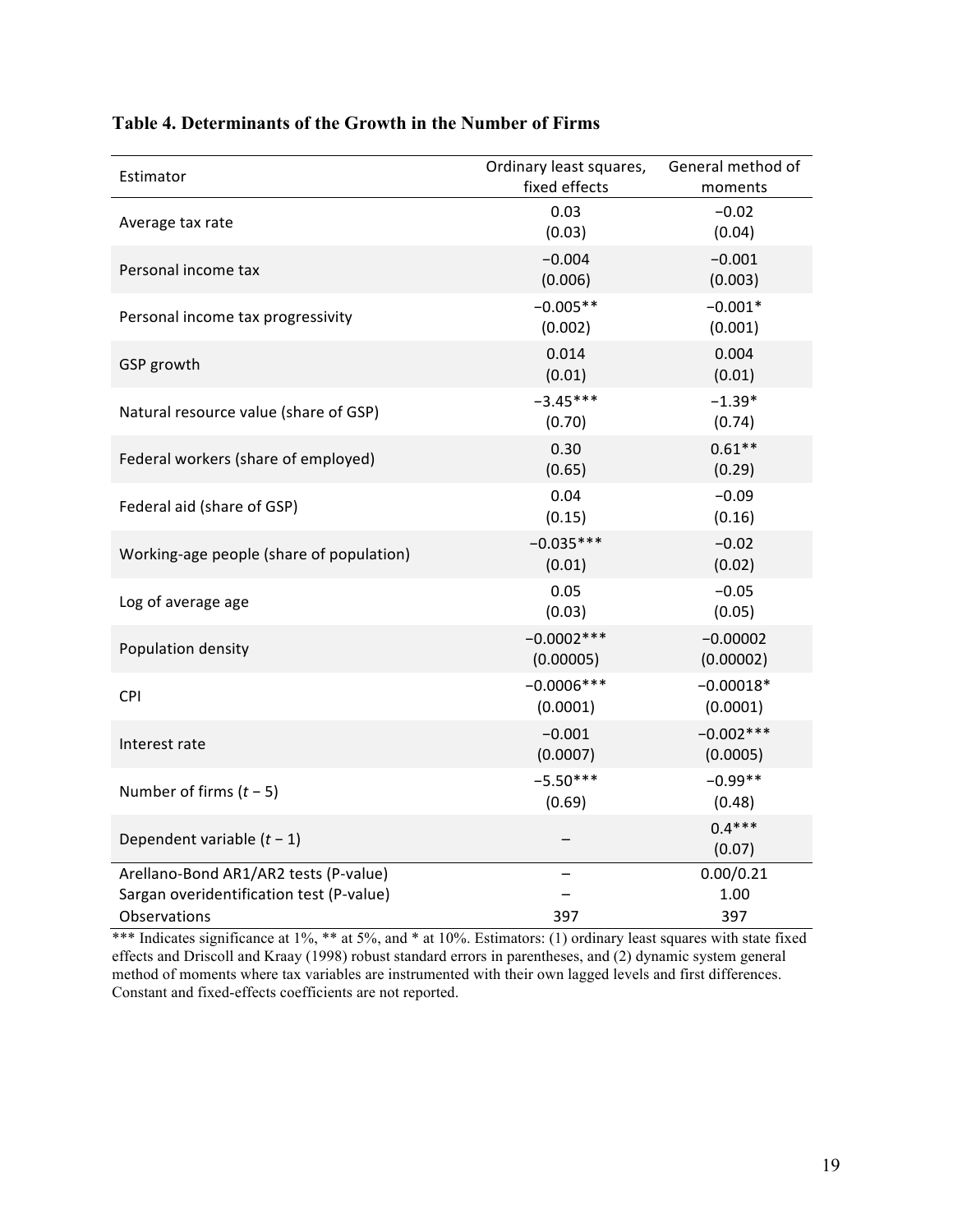## **Migration and Taxation**

People usually move across states in pursuit of better opportunities. By voting with their feet, people send a clear signal about where they prefer to live and work. Recent research shows that economic factors play a large role in self-reported happiness (Deaton 2008, Stevenson and Wolfers 2008, Yakovlev and Leguizamon 2012, Sacks et al. 2013). Several studies find that migration rates can communicate an area's relative attractiveness (Douglas and Wall 1993, Douglas 1997, Ashby 2007). If higher state taxes lead to lower economic activity and employment, it is conceivable that people will move to the states with better economic prospects. When a state loses population year after year, it probably means that not all is well there; high taxes might be a part of the problem. Therefore, an empirical analysis of migration may show, indirectly, how taxes affect the flow of economic activity across states.

Several studies suggest that people take taxes into account when choosing where to live. Vedder (2003) finds that high-tax states tend to lose more of their population than low-tax states. Bakija and Slemrod's (2004) estimates suggest that elderly estate owners tend to flee the states with high estate taxes. Lai et al. (2011) find that increases in the state marginal tax rate have a positive and statistically significant effect on emigration. More exotic evidence comes from Kleven et al. (2012), who find positive and large emigration of the top soccer players in response to tax rate increases in Europe. However, not everyone agrees that taxes are all that important in migration decisions. For instance, Young and Varner (2011) find that the recent 2.6 percentage point rise in New Jersey's income tax has produced at most a very small emigration response.

The relationship between migration and taxation is complicated by the fact that people are both the consumers and financiers of public services. In a celebrated paper, Tiebout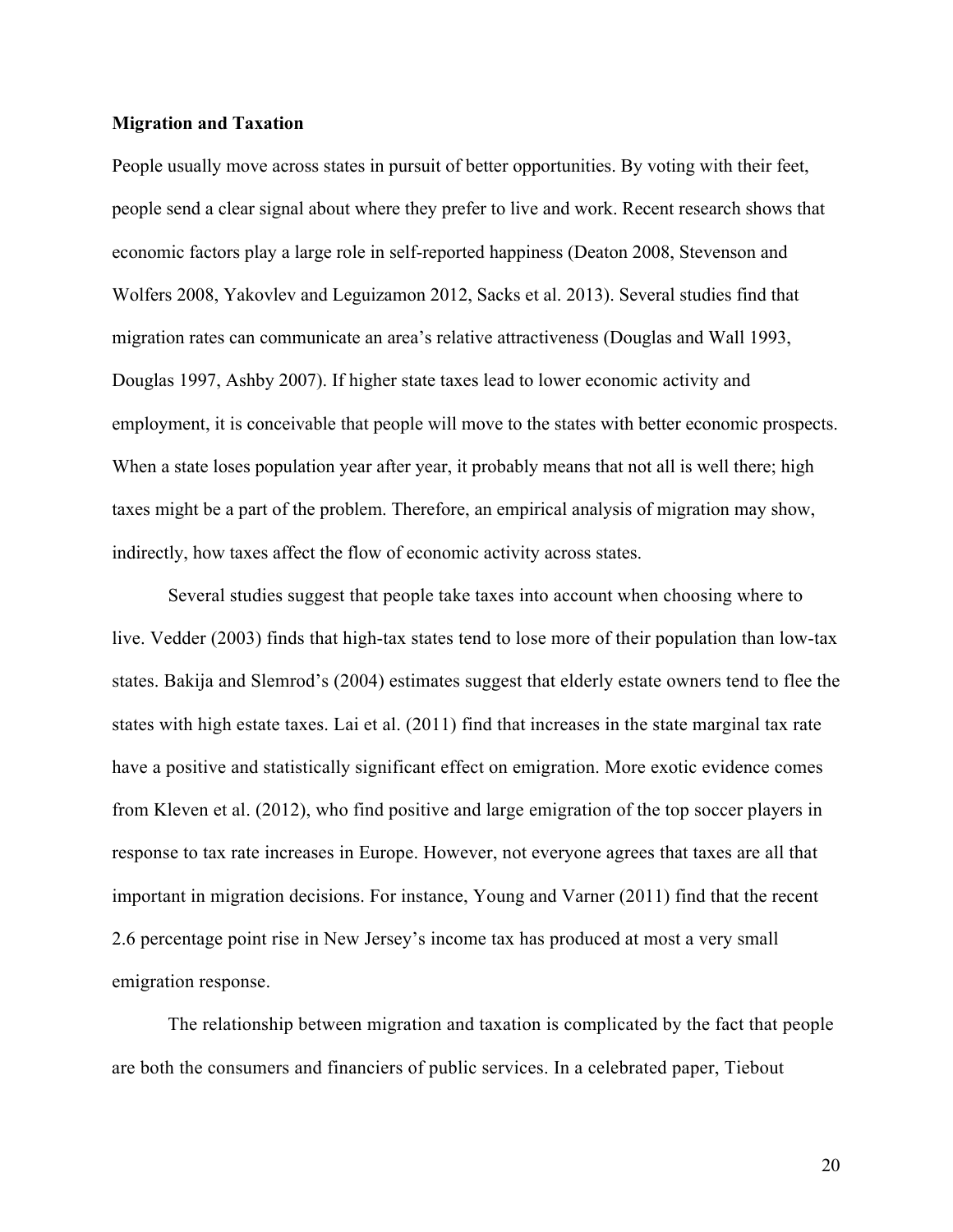(1956) postulates that people move to localities that best match their public-good and tax preferences. In other words, some people might be willing to pay more in taxes to receive a higher amount or quality of public goods. While the tax price of public services might be easy to measure, their quality is not. Furthermore, taxpayers might be more sensitive to visible taxes such as income, property, estate, and sales taxes, making the average tax rate in a state less relevant.

This section examines how the average tax rate, personal income tax, and its progressivity affect the migration flows among the 50 US states from 1989 to 2005. The dependent variable in this analysis is state net immigration rate, calculated as migrants in minus migrants out and divided by state population. State migration flows are based on IRS tax-return data. A quick look at the numbers reveals that four of the top 10 population-gaining states have no personal income tax (these states are Florida, Nevada, Washington, and Tennessee). To put this finding into perspective, consider that there are only nine states without a personal income tax. This relative overrepresentation of the no-income-tax states in the top 10 list may suggest that migrants care a lot about whether or not a state has a personal income tax. Confirming this notion is the scatter plot in figure 1, which shows that the state net immigration rate is negatively related to the personal income tax rate (significant at the 1 percent level). The net immigration rate also seems to have a significantly negative correlation with the average tax rate and income tax progressivity (results available from the author). These initial observations suggest that higher taxes may cause states to lose population, *ceteris paribus*.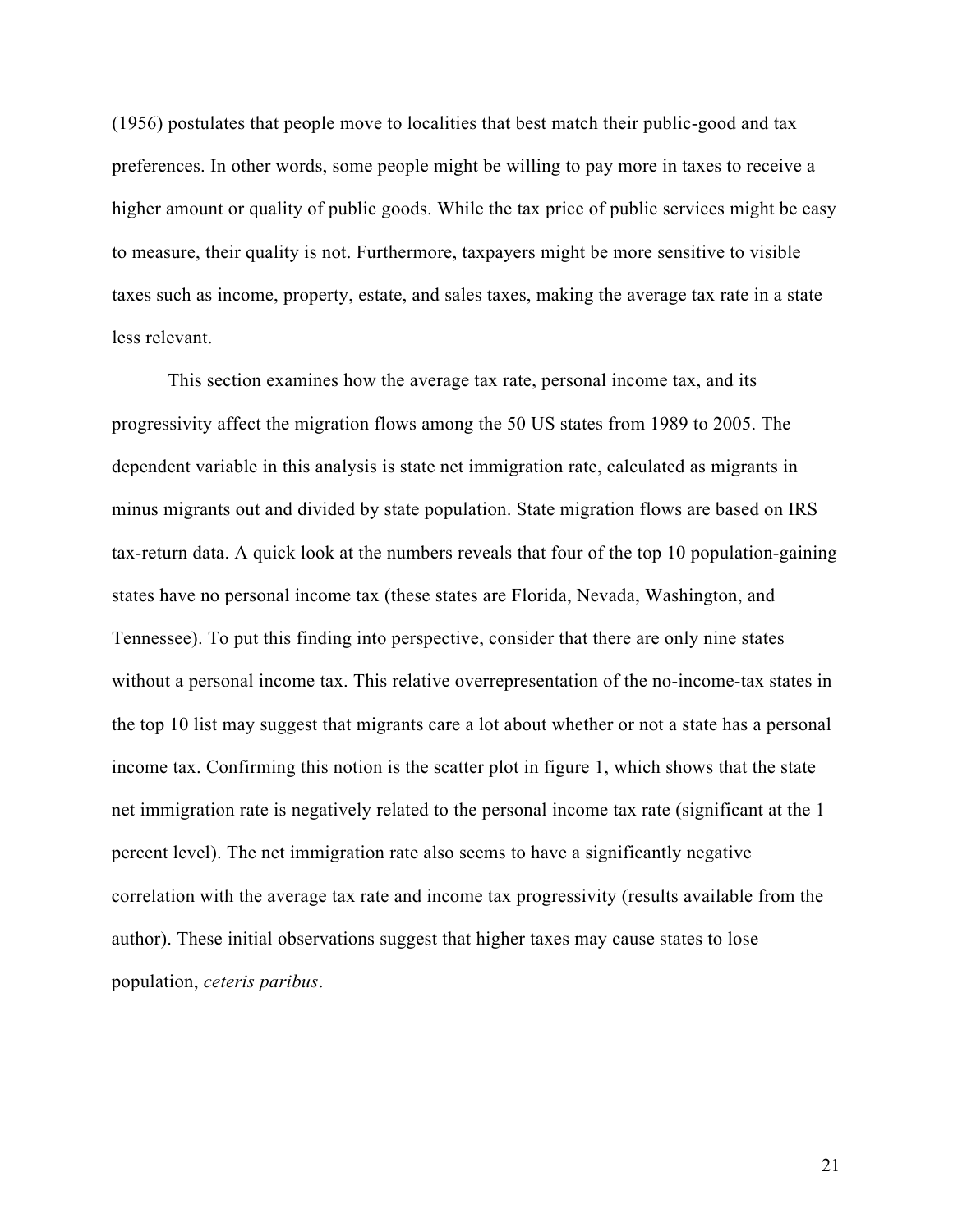

**Figure 1. Net Immigration Rate and State Personal Income Tax Rate**

The next step is to show how the three tax variables affect the net immigration rate, while controlling for other relevant factors. The following two models are estimated via OLS with twoway fixed effects and Driscoll and Kraay (1998) standard errors and system GMM, respectively:

$$
(net immigration)it = α + β1(tax rate)it + β2(income tax)it
$$
\n
$$
+ β3(income tax progressivity)it + Xitβj + ui + vt + εit.
$$
\n
$$
\Delta(net immigration)it
$$
\n
$$
= α + δΔ(net immigration)it + β1Δ(tax rate)it
$$
\n
$$
+ β2Δ(income tax)it + β3Δ(income tax progressivity)it
$$
\n
$$
+ ΔXitβj + Δvt + Δεit.
$$
\n(11)

The dependent variable in equations 10 and 11 is the state net immigration rate. The variables in *Xit* include GSP per capita, average age, unemployment rate, population density, state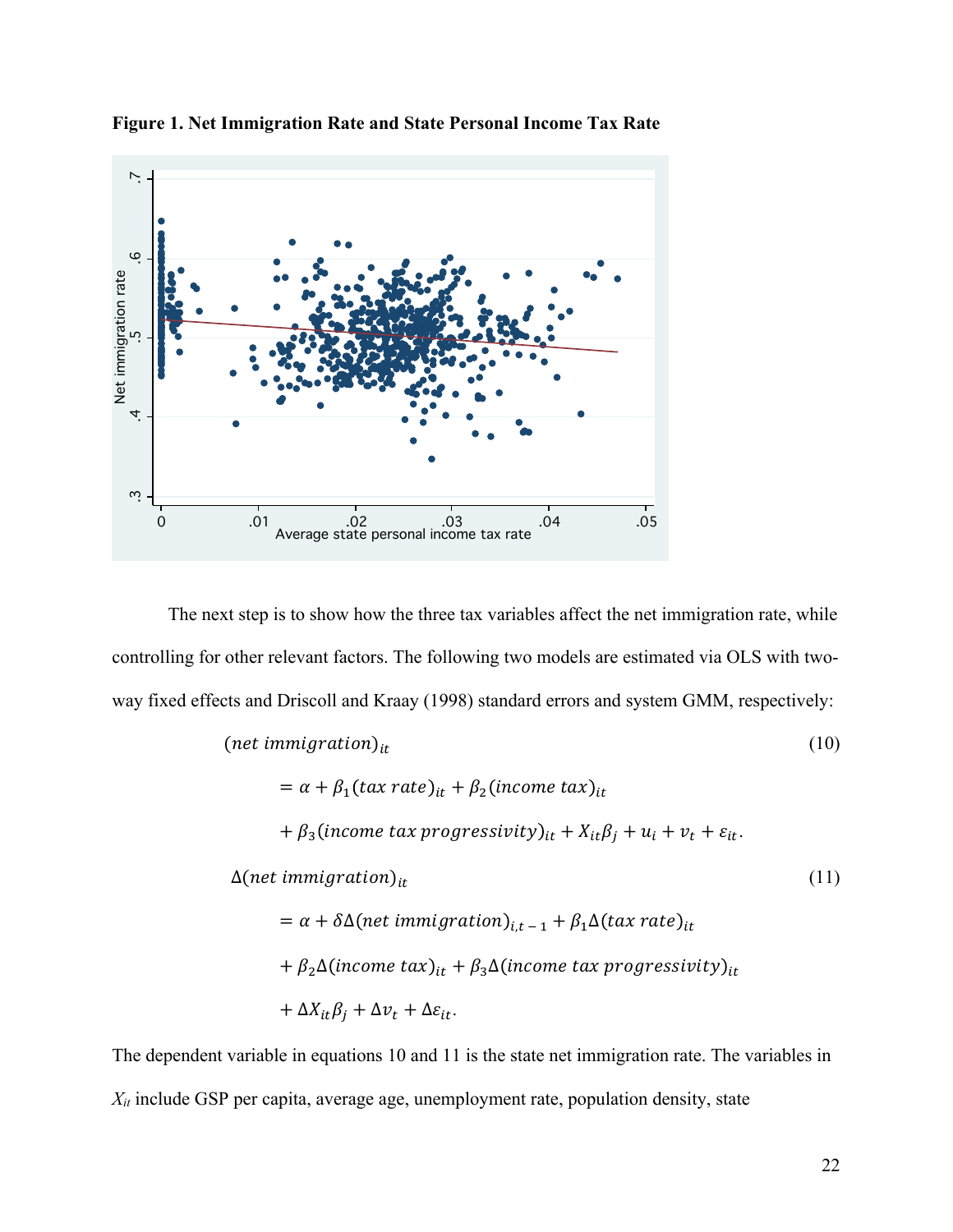government spending on education, health care, welfare, and infrastructure. These variables intend to capture the relative attractiveness of a given state to migrants.

| Estimator                                 | Ordinary least squares, | General method of |
|-------------------------------------------|-------------------------|-------------------|
|                                           | fixed effects           | moments           |
| Average tax rate                          | 0.03                    | 0.26              |
|                                           | (0.12)                  | (0.26)            |
| Personal income tax                       | $-0.017*$               | 0.001             |
|                                           | (0.01)                  | (0.01)            |
| Personal income tax progressivity         | $-0.0051***$            | $-0.0031*$        |
|                                           | (0.002)                 | (0.002)           |
| Public education spending per capita      | $0.000014*$             | $0.000015*$       |
|                                           | (0.00001)               | (0.00001)         |
| Public infrastructure spending per capita | $-0.00001$              | $-0.00003$        |
|                                           | (0.00001)               | (0.00002)         |
| Public health spending per capita         | $-0.00003$              | $-0.00008$ ***    |
|                                           | (0.00003)               | (0.00003)         |
|                                           | $-0.00003***$           | $-0.00003**$      |
| Public welfare spending per capita        | (0.000005)              | (0.000016)        |
| GSP per capita                            | 0.000001                | $0.000001*$       |
|                                           | (0.000001)              | (0.000001)        |
| Unemployment rate                         | $-0.016***$             | $-0.008***$       |
|                                           | (0.002)                 | (0.003)           |
| Average age                               | 0.004                   | 0.001             |
|                                           | (0.004)                 | (0.003)           |
| Population density                        | 0.0002                  | $-0.00006*$       |
|                                           | (0.00036)               | (0.00004)         |
| Dependent variable $(t - 1)$              |                         | $0.465***$        |
|                                           |                         | (0.12)            |
| Arellano-Bond AR1/AR2 tests (P-value)     |                         | 0.15/0.98         |
| Sargan overidentification test (P-value)  |                         | 1.00              |
| Observations                              | 597                     | 547               |

## **Table 5. Determinants of State Net Immigration Rate**

\*\*\* Indicates significance at 1%, \*\* at 5%, and \* at 10%. Net immigration rate = (inflow − outflow)/population. Estimators: (1) ordinary least squares with state and year fixed effects and Driscoll and Kraay (1998) robust standard errors in parentheses, and (2) dynamic system general method of moments with year fixed effects and where tax variables are instrumented with their own lagged levels and first differences. Constant and fixed-effects coefficients are not reported.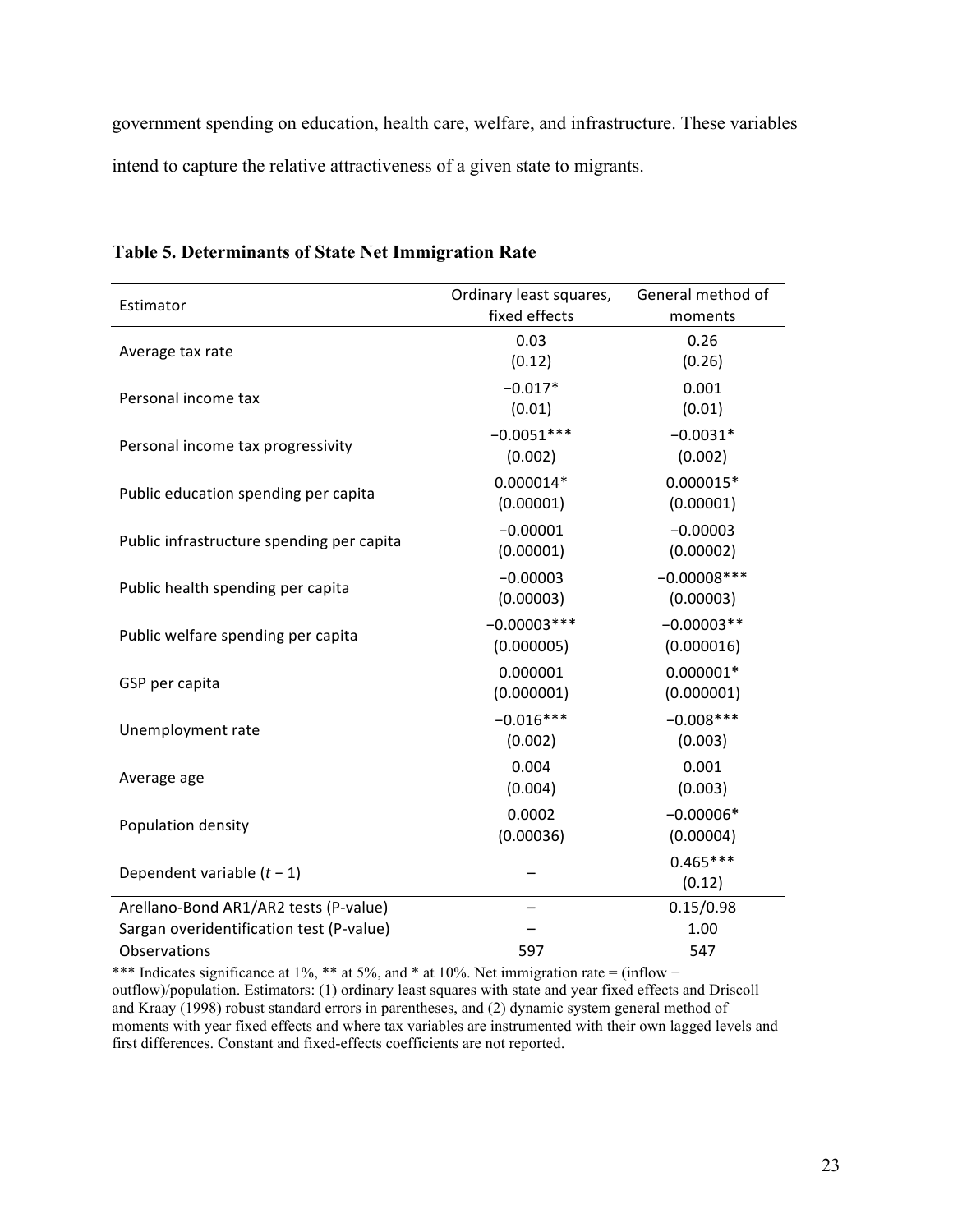### **Conclusion**

This study estimates the associative impact of the state average tax rate, the personal income tax, and its progressivity on several different measures of state economic performance. These measures include real GSP per capita and its growth, growth in the number of firms, and state net immigration rate. Advanced panel-data econometric techniques are used to control for endogeneity, autocorrelation, heteroskedasticity, and spatial correlation. These attempts improve the odds of capturing a genuine causal relationship between economic performance and the selected tax variables.

The estimates reveal that the average tax rate is negatively and significantly related to state economic growth. The picture is less clear when it comes to GSP per capita: the personal income tax dummy has a significant positive coefficient and the income tax progressivity measure has a significant negative coefficient in the OLS model. However, both of these variables lose statistical significance, while the coefficient for the average tax rate reverts to being negative and significant in the GMM model that treats all three variables as endogenous. In contrast, the growth in the number of firms responds negatively and significantly only to personal income tax progressivity. Finally, the net immigration rate appears to be negatively related to the presence of a personal income tax (significant only in the OLS model) and its progressivity, but these effects are rather weak. The growth in GSP per capita and the number of firms, however, appears to be rather sensitive to some tax variables.

As noted in previous studies, these findings can be sensitive to the time period, statistical methods, and variables used. Nevertheless, the estimates presented in this study still lead to a general conclusion: not all tax variables exhibit a significant correlation with the selected measures of economic activity, but when they do, the relationship is usually negative.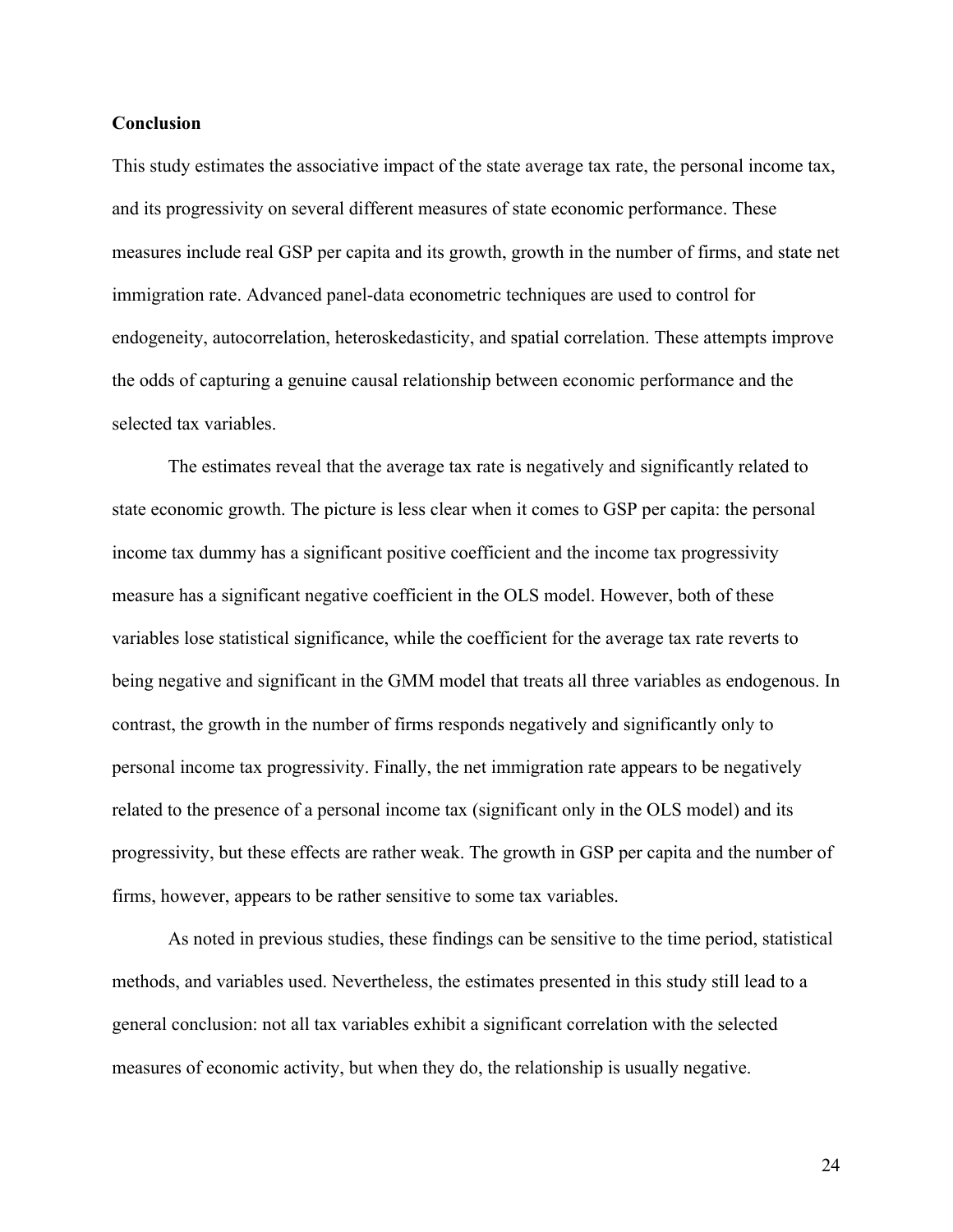## **References**

- Aghion, P., and Howitt, P. 1992. "A Model of Growth through Creative Destruction." *Econometrica*, 60(2): 323–51.
- Alm, J., and Rogers, J. 2011. "Do State Fiscal Policies Affect State Economic Growth?" *Public Finance Review*, 39(4): 483–526.
- Arellano, M., and Bover, O. 1995. "Another Look at the Instrumental Variable Estimation of Error-Components Models." *Journal of Econometrics*, 68: 29–51.
- Arin, K. P., Berlemann, M., Koray, F., and Kuhlenkasper, T. 2011. "The Taxation-Growth-Nexus Revisited." HWWI Research Papers 104, Hamburg Institute of International Economics (HWWI).
- Arvanitidis, P., Petrakos, G., and Pavleas, S. 2007. "Determinants of Economic Growth: The Experts' View." Papers DYNREG20, Economic and Social Research Institute.
- Ashby, N. J. 2007. "Economic Freedom and Migration Flows between U.S. States." *Southern Economic Journal*, 73(3): 677–97.
- Astrachan, J. H., and Aronoff, C. E. 1995. *A Report on the Impact of Federal Estate Tax: A Study of Two Industry Groups*. Marietta, GA: Family Enterprise Center, Kennesaw State College.
- Ayal, E. B., and Karras, G. 1998. "Components of Economic Freedom and Growth: An Empirical Study." *Journal of Developing Areas*, 32(3): 327–38.
- Bahl, R., and Sjoquist, D. L. 1990. "The State and Local Fiscal Outlook: What Have We Learned and Where Are We Headed?" *National Tax Journal*, 43(3): 321–42.
- Bakija, J., and Slemrod, J. B. 2004. "Do the Rich Flee from High State Taxes? Evidence from Federal Estate Tax Returns." NBER Working Paper No. W10645. Cambridge, MA: National Bureau of Economic Research.
- Barro, R. J. 1990. "Government Spending in a Simple Model of Endogenous Growth." *Journal of Political Economy*, 98: S103–S125.
- Bartelsman, E., Haltiwanger, J., and Scarpetta, S. 2009. "Measuring and Analyzing Cross-Country Differences in Firm Dynamics." In Producer Dynamics: New Evidence from Micro Data, NBER Chapters, pp. 15–76. National Bureau of Economic Research.
- Bartik, T. J. 1991. *Who Benefits from State and Local Economic Development Policies?*  Kalamazoo, MI: Upjohn Institute.
- Bartik, T. J. 1994. "Jobs, Productivity, and Local Economic Development: What Implications Does Economic Research Have for the Role of Government?" *National Tax Journal*, 47(4): 847–61.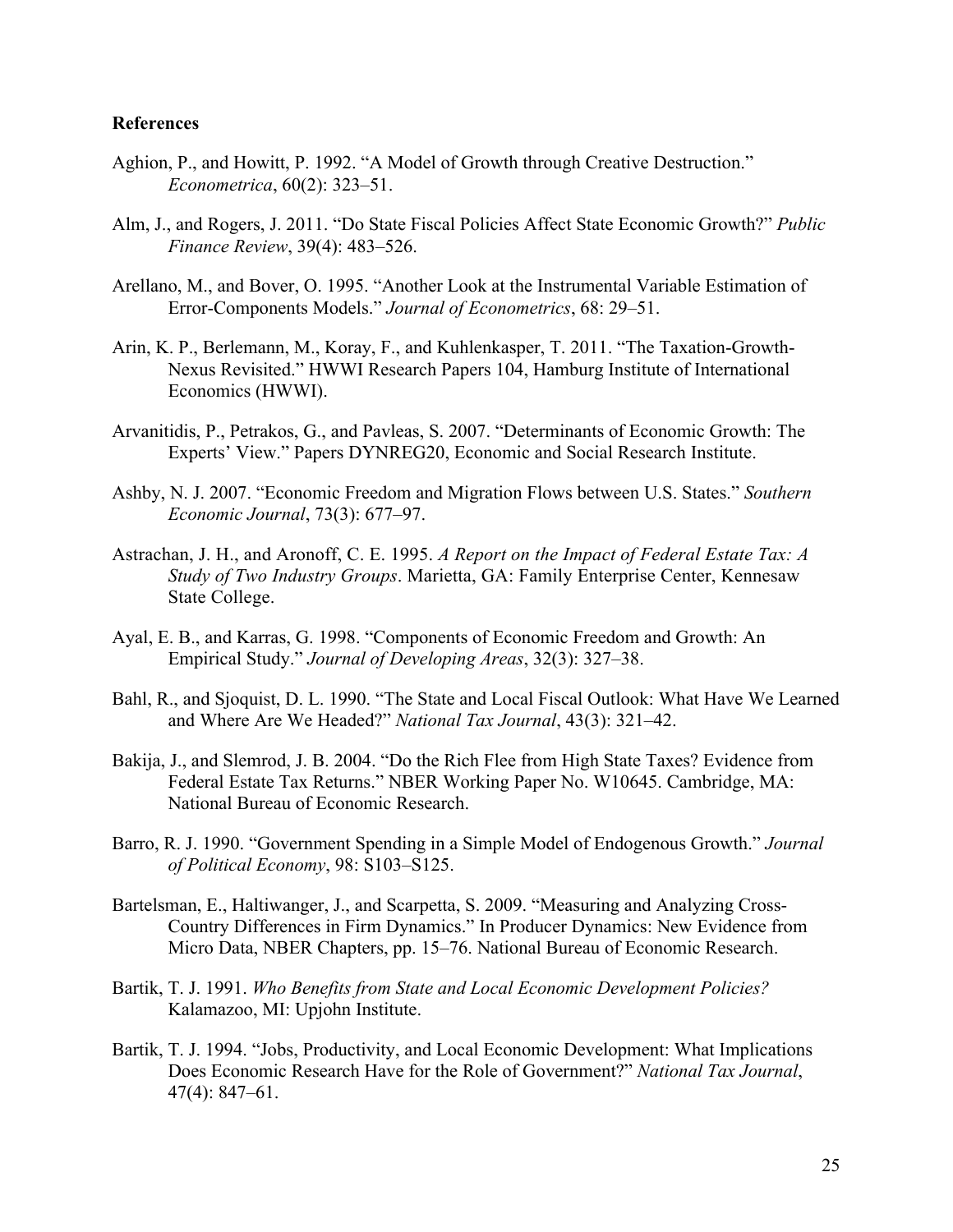- Benson, B. L., and Johnson, R. N. 1986. "The Lagged Impact of State and Local Taxes on Economic Activity and Political Behavior." *Economic Inquiry*, 24(3): 389–401.
- Berry, D. M., and Kaserman, D. 1993. "A Diffusion Model of Long-Run State Economic Development." *Atlantic Economic Journal*, 21(4): 39–54.
- Besci, Z. 1996. "Do State and Local Taxes Affect Relative State Growth?" Atlanta Federal Reserve Bank, *Economic Review*, (March/April): 18–35.
- Blundell, R., and Bond, S. 1998. "Initial Conditions and Moment Restrictions in Dynamic Panel-Data Models." *Journal of Econometrics*, 87: 115–43.
- Brunetti, M. J. 2006. "The Estate Tax and the Demise of the Family Business." *Journal of Public Economics*, 90: 1975–93.
- Canto, V. A., and Webb, R. I. 1987. "The Effect of State Fiscal Policy on State Relative Economic Performance." *Southern Economic Journal*, 54(1): 186–202.
- Carroll, R., and Wasylenko, M. 1994. "Do State Business Climates Still Matter: Evidence of a Structural Change." *National Tax Journal*, 47(1): 19–37.
- Carroll, R., Holtz-Eakin, D., Rider, M., and Rosen, H. S. 2000. "Income Taxes and Entrepreneurs' Use of Labor." *Journal of Labor Economics*, 18(2): 324–51.
- Crain, W. M., and Lee, K. J. 1999. "Economic Growth Regressions for the American States: A Sensitivity Analysis." *Economic Inquiry*, 37(2): 242–57.
- Deaton, A. 2008. "Income, Health, and Well-Being around the World: Evidence from the Gallup World Poll." *Journal of Economic Perspectives*, 22(2): 53–72.
- Dollar, D. 1992. "Outward-Oriented Developing Economies Really Do Grow More Rapidly: Evidence from 95 LDCs, 1976–1985." *Economic Development and Cultural Change*, 40(3): 523–44.
- Dollar, D., and Kraay, A. 2000. "Trade, Growth and Poverty." The World Bank Development Research Group, Washington, DC.
- Doucouliagos, C. H., and Ulubasoglu, M. A. 2006. "Economic Freedom and Economic Growth: Does Specification Make a Difference?" *European Journal of Political Economy*, 22(1): 60–81.
- Douglas, S. 1997. "Estimating Relative Standard of Living in the United States Using Cross-Migration Data." *Journal of Regional Science*, 37(3): 411–36.
- Douglas, S., and Wall, H. J. 1993. "'Voting with Your Feet' and the Quality of Life Index: A Simple Non-Parametric Approach Applied to Canada." *Economics Letters*, 42: 229–36.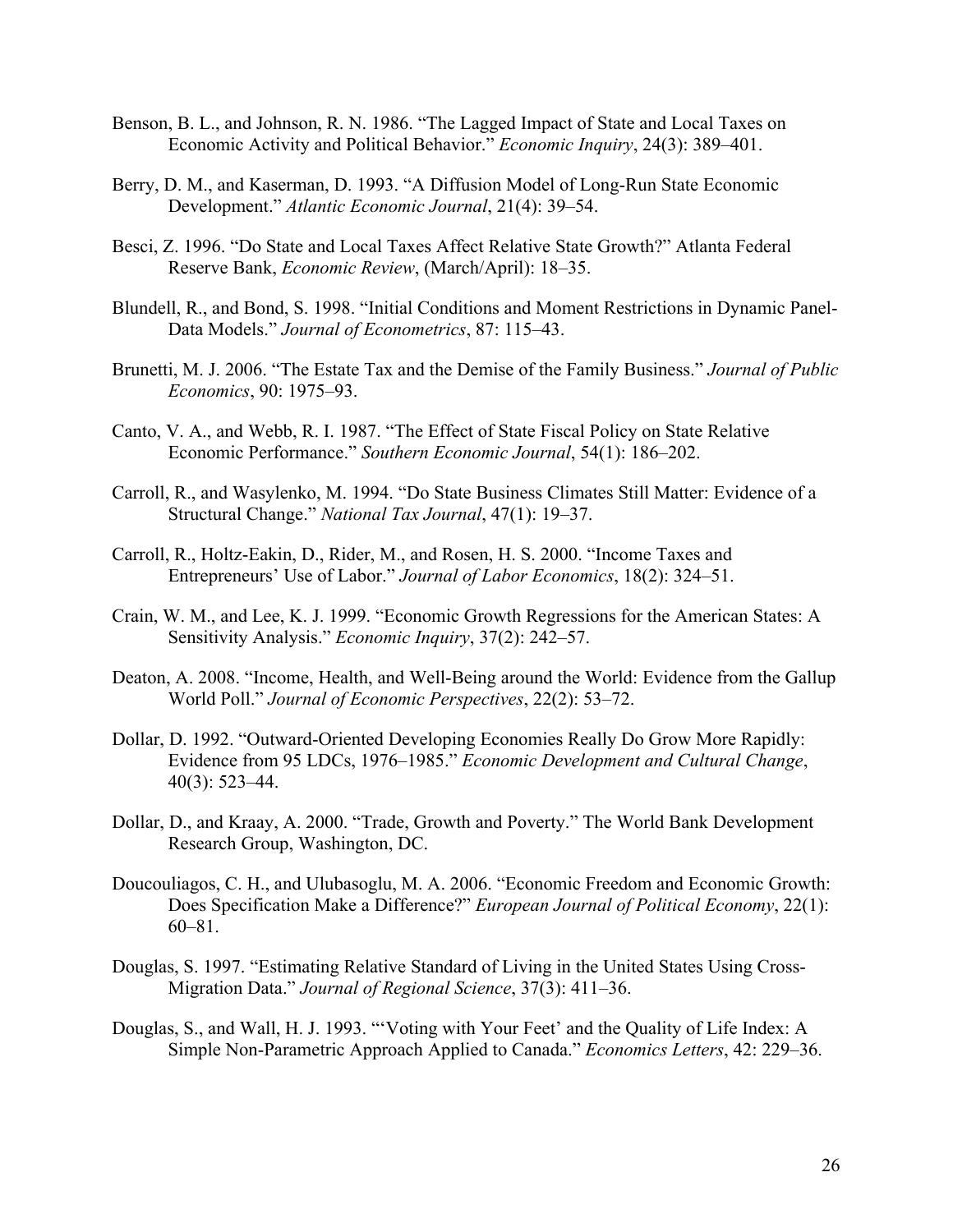- Driscoll, J. C., and Kraay, A. C. 1998. "Consistent Covariance Matrix Estimation with Spatially Dependent Panel Data." *Review of Economics and Statistics*, 80: 549–60.
- Edwards, S. 1998. "Openness, Productivity and Growth: What Do We Really Know?" *Economic Journal*, 108: 383–98.
- Fleenor, P., and Foster, J. D. 1994. "An Analysis of the Disincentive Effects of the Estate Tax on Entrepreneurship." Tax Foundation Background Paper No. 9, June 1.
- Grossman, G. M., and Helpman, E. 1991. "Quality Ladders in the Theory of Growth." *Review of Economic Studies*, 58(1): 43–61.
- Hall, J. C., and Lawson, R. A. 2014. "Economic Freedom of the World: An Accounting of the Literature." *Contemporary Economic Policy*, 32(1): 1–19.
- Helms, L. J. 1985. "The Effects of State and Local Taxes on Economic Growth: A Time Series-Cross Section Approach." *Review of Economics and Statistics*, 67(4): 574–82.
- Hines, J. 1996. "Altered States: Taxes and the Location of Foreign Direct Investment in America." *American Economic Review*, 86(5): 1076–94.
- Jaimovich, N., and Rebelo, S. 2012. "Non-linear Effects of Taxation on Growth." Working Paper 18473, National Bureau of Economic Research.
- Kleven, H., Landais, C., and Saez, E. 2012. "Taxation and International Migration of Superstars: Evidence from the European Football Market." NBER Working Paper No. 16545.
- Kocherlakota, N. R., and Yi, K. M. 1997. "Is There Endogenous Long-Run Growth? Evidence from the United States and the United Kingdom." *Journal of Money, Credit and Banking*, 29(2): 235–62.
- Koester, R. B., and Kormendi, R. C. 1989. "Taxation, Aggregate Activity and Economic Growth: Cross-Country Evidence on Some Supply-Side Hypotheses." *Economic Inquiry*, 27(3): 367–86.
- Kotlikoff, L. J., and Summers, L. H. 1981. "The Role of Intergenerational Transfers in Aggregate Capital Accumulation." *Journal of Political Economy*, 89(4): 706–32.
- Laffer, A. B., Moore, S., and Williams, J. 2012. *Rich States, Poor States: ALEC-Laffer State Economic Competitiveness Index*. American Legislative Exchange Council, Washington, DC.
- Lai, A., Cohen, R., and Steindel, C. 2011. "The Effects of Marginal Tax Rates on Interstate Migration in the U.S." New Jersey Department of the Treasury Office of the Chief Economist/Office of Revenue and Economic Analysis.
- Lee, Y., and Gordon, R. H. 2005. "Tax Structure and Economic Growth." *Journal of Public Economics*, 89: 1027–43.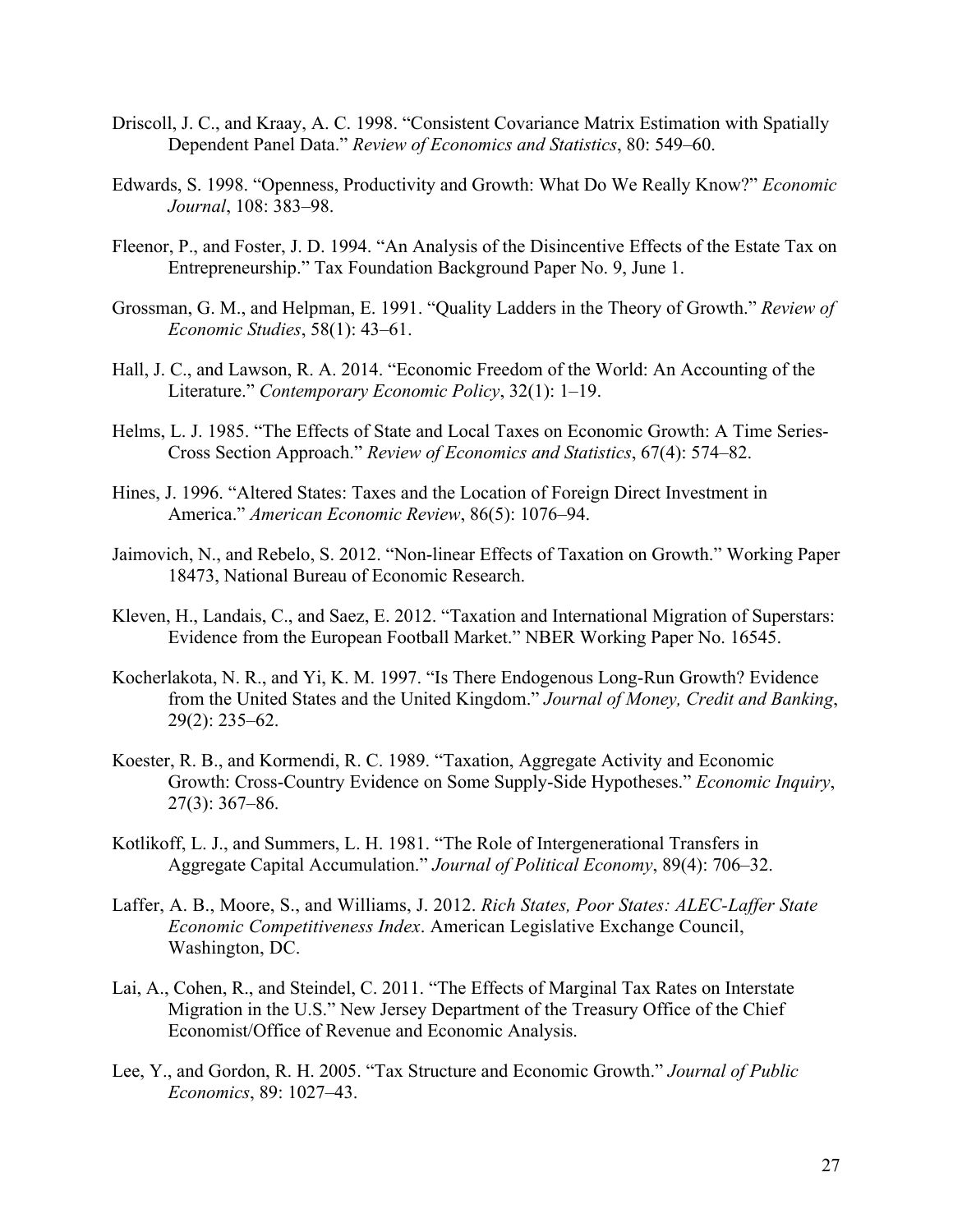- Levine, R., and Renelt, D. 1992. "A Sensitivity Analysis of Cross-Country Growth Regressions." *The American Economic Review*, 82(4): 942–63.
- Lucas, R. 1988. "On the Mechanics of Economic Development." *Journal of Monetary Economics*, 22: 3–42.
- Mankiw, N. G., Romer, D., and Weil, D. N. 1992. "A Contribution to the Empirics of Economic Growth." *The Quarterly Journal of Economics*, 107(2): 407–37.
- Mendoza, E. G., Milesi-Ferretti, G. M., and Asea, P. 1997. "On the Ineffectiveness of Tax Policy in Altering Long-Run Growth: Harberger's Superneutrality Conjecture." *Journal of Public Economics*, 66(1): 99–126.
- Miller, S. M., and Russek, F. S. 1997. "Fiscal Structures and Economic Growth: International Evidence." *Economic Inquiry*, 35(3): 603–13.
- Mofidi, A., and Stone, J. A. 1990. "Do State and Local Taxes Affect Economic Growth?" *Review of Economics and Statistics*, 72(4): 686–91.
- Nofsinger, J. R., and Wang, W. 2011. "Determinants of Start-Up Firm External Financing Worldwide." *Journal of Banking & Finance*, 35(9): 2282–94.
- Pjesky, R. 2006. "What Do We Know About Taxes and State Economic Development? A Replication and Extension of Five Key Studies." *The Journal of Economics*, 32(1): 25–40.
- Plaut, T. R., and Pluta, J. 1983. "Business Climate, Taxes and Expenditures, and State Industrial Growth in the United States." *Southern Economic Journal*, 50(1): 99–119.
- Poterba, J. 1989. "Capital Gains Tax Policy towards Entrepreneurship." *National Tax Journal*, 42: 375–89.
- Poterba, J. 1997. "The Estate Tax and After-Tax Investment Returns." NBER Working Paper No. 6337. Cambridge, MA: National Bureau of Economic Research.
- Poulson, B. W., and Kaplan, J. G. 2008. "State Income Taxes and Economic Growth." *Cato Journal*, 28(1): 53–71.
- Reed, W. R. 2008. "The Robust Relationship between Taxes and U.S. State Income Growth." *National Tax Journal*, 61(1): 57–80.
- Reed, W. R. 2009. "The Determinants of U.S. State Economic Growth: A Less Extreme Bounds Analysis." *Economic Inquiry*, 47(4): 685–700.
- Romer, P. 1986. "Increasing Returns and Long Run Growth." *Journal of Political Economy*, 94(2): 1002–37.
- Romer, P. 1990. "Endogenous Technological Change." *Journal of Political Economy*, 98(5): S71–S102.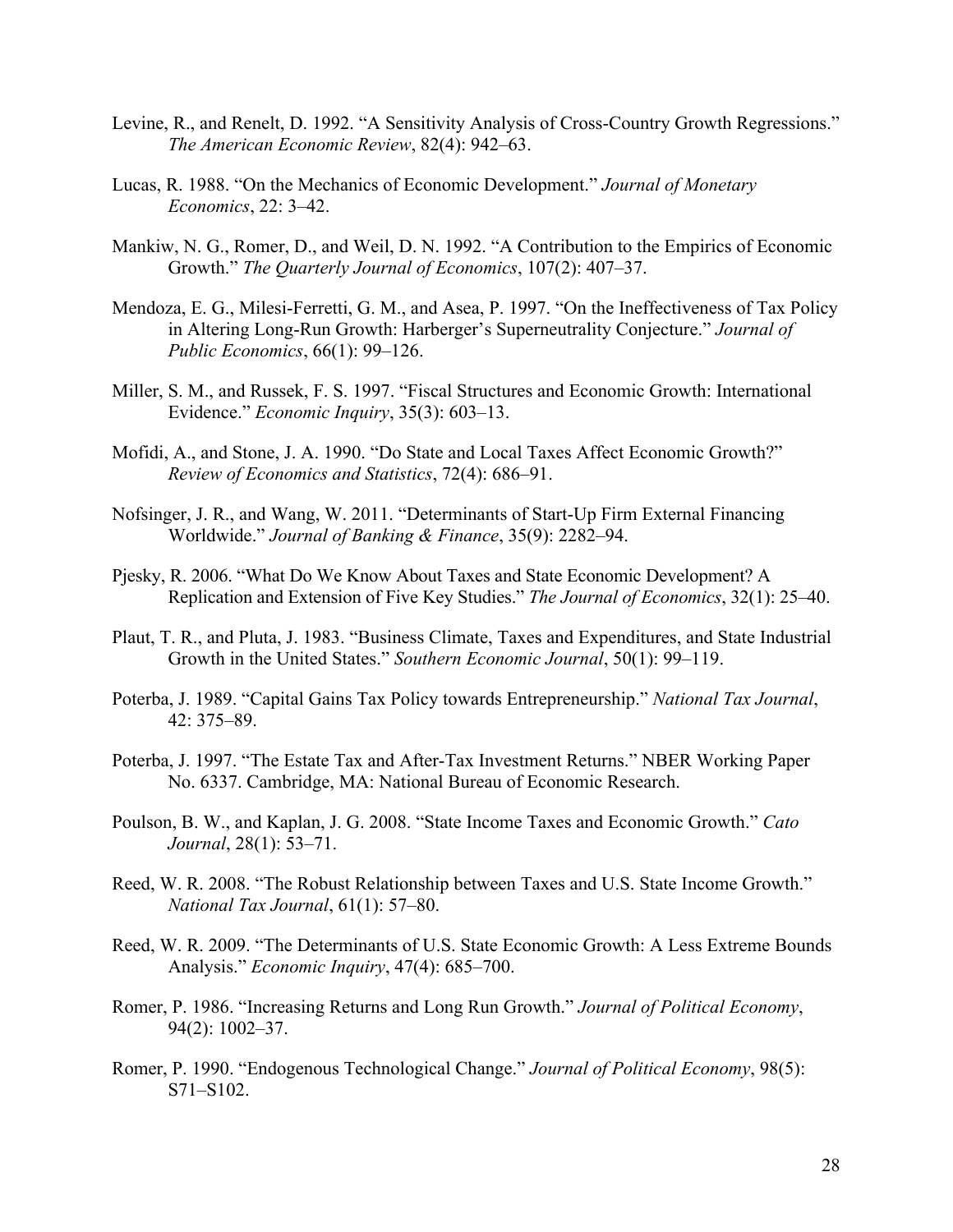- Rose, P. S., Andrews, W. T., and Giroux, G. A. 1982. "Predicting Business Failure: A Macroeconomic Perspective." *Journal of Accounting Auditing and Finance*, 6: 20–31.
- Sachs J., and Warner, A. 1995. "Economic Reform and the Process of Global Integration." *Brooking Papers on Economic Activity*, 1: 1–118.
- Sacks, D., Stevenson, B., and Wolfers, J. 2013. "Growth in Subjective Well-Being and Income over Time."
- Schumpeter, J. 1934. "The Theory of Economic Development." Harvard University Press.
- Solow, R. M. 1956. "A Contribution to the Theory of Economic Growth." *The Quarterly Journal of Economics*, 70(1): 65–94.
- Stevenson, B., and Wolfers, J. 2008. "Economic Growth and Happiness: Reassessing the Easterlin Paradox." Brookings Papers on Economic Activity, Spring: 1–87.
- Tiebout, C. 1956. "A Pure Theory of Local Expenditures." *Journal of Political Economy*, 64(5): 416–24.
- Tomljanovich, M. 2004. "The Role of State Fiscal Policy in State Economic Growth." *Contemporary Economic Policy*, 22: 318–30.
- Turner, C., Tamura, R., Mulholland, S. E., and Baier, S. 2007. "Education and Output of the States of the United States: 1840–2000." *Journal of Economic Growth*, 12: 101–58.
- Turner, C., Tamura, R., Schoellman, T., and Mulholland, S. 2011. "Estimating Physical Capital and Land for States and Sectors of the United States, 1850–2000." MPRA Paper 32847, University Library of Munich, Germany.
- Uppal, Y., and Glazer, A. 2011. "Legislative Turnover, Fiscal Policy, and Economic Growth: Evidence from U.S. State Legislatures." MPRA Paper 34186, University Library of Munich, Germany.
- Vedder, R. K. 2003. *Taxation and Migration*. Cedarburg, WI: Taxpayers Network, Inc.
- Wagner, R. E. 1993. *Federal Transfer Taxation: A Study in Social Cost*. Washington, DC: Institute for Research on the Economics of Taxation.
- Wasylenko, M. 1997. "Taxation and Economic Development: The State of the Economic Literature." *New England Economic Review*, March/April: 37–52.
- Yakovlev, P. 2007. "Arms Trade, Military Spending, and Economic Growth." *Defence and Peace Economics*, 18(4): 317–38.
- Yakovlev, P., and Davies, A. 2014. "How Does the Estate Tax Affect the Number of Firms?" *Journal of Entrepreneurship and Public Policy*, 3(1): 96–117.